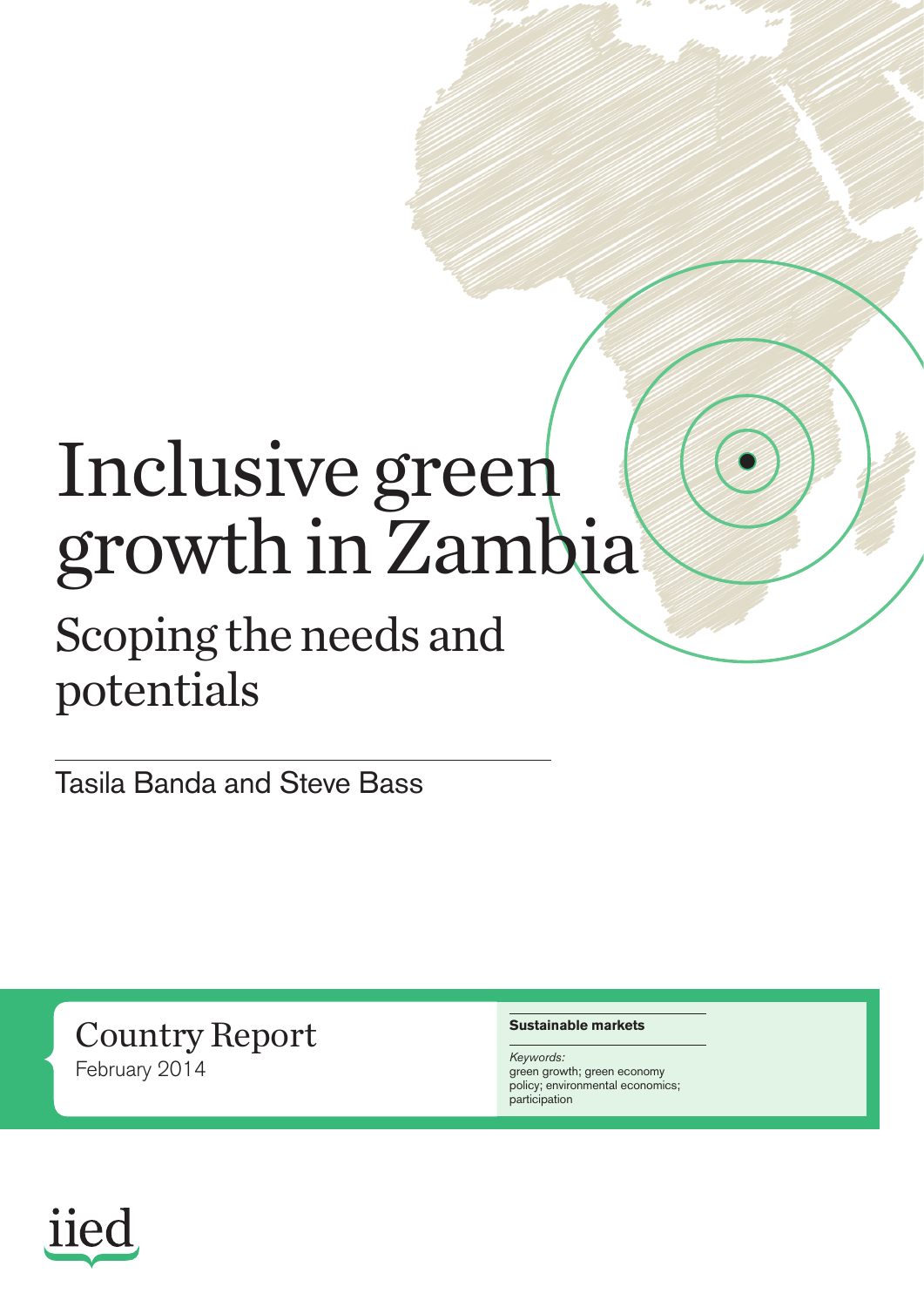#### About the authors

Tasila Banda is an independent consultant from Zambia, focusing on the integration of environmental, social and development policies and with specialisms in conservation ecology and natural resource management. Tasila's recent work includes managing forest carbon programmes for climate change adaptation and mitigation, improving their impacts on local communities and biodiversity.

Steve Bass is Head of IIED's Sustainable Markets Group, leading the Institute's work on green economy and business. Email: [steve.bass@iied.org](mailto:steve.bass@iied.org)

#### Acknowledgements

This paper is the result of a collaboration between the government of Zambia's Ministry of Finance, the Ministry of Lands, Natural Resource Management and Environmental Protection, the Organization for Economic Cooperation and Development (OECD), and the African Development Bank (AfDB), coordinated by the International Institute for Environment and Development (IIED).

Within Zambia, it is hoped that the paper will inform imminent strategy development for inclusive green growth under Zambia's National Development Plan. Internationally, it aims to showcase Zambia's early progress in green growth and further intentions; and contribute to the growing literature on countryfirst perspectives as an essential complement to international initiatives.

IIED's consultant, Dr Tasila Banda, prepared a background paper under the overall guidance of Steve Bass (IIED), Shannon Wang and Jan Corfee-Morlot (OECD), Frank Sperling, Peter Rasmussen and Freddie Kwesiga (AfDB), and David Kaluba, Martin Seshekanu and Sabera Khan (Climate Change Secretariat of Zambia).

The Ministry of Finance and the Ministry of Lands, Natural Resource Management and Environmental Protection took the initiative in jointly hosting a national workshop in Chisamba in July 2013, which was co-chaired by David Kaluba of MoF and Fishani Gondwe on MLNREP.

The workshop would not have materialised without the hardworking staff of the National Climate Change Secretariat and Dr Banda, who played a wide variety of organising and coordination roles during the weeks preceding the workshop, as well as during and after it. However, the successful outcome of this workshop is largely due to the dedicated, enthusiastic, and well-informed group of participants who took time out to work together in Chisamba.

IIED's contributions were made possible by an accountable grant from DFID; however the views expressed in this publication do not necessarily reflect those of the UK Government.

International Institute for Environment and Development 80-86 Gray's Inn Road, London WC1X 8NH, UK Tel: +44 (0)20 3463 7399 Fax: +44 (0)20 3514 9055 email: info@iied.org www.iied.org

 $\blacktriangleright$  @iied

**n** www.facebook.com/theIIED

Download more publications at www.iied.org/pubs

#### Produced by IIED's Sustainable Markets Group

The Sustainable Markets Group drives IIED's efforts to ensure that markets contribute to positive social, environmental and economic outcomes. The group brings together IIED's work on market governance, business models, market failure, consumption, investment and the economics of climate change.

Published by IIED, February 2014

Banda, T., Bass, S. 2014. Inclusive green growth in Zambia: scoping the needs and potentials. IIED Country Report. IIED, London.

http://pubs.iied.org/16558IIED

ISBN: 978-1-84369-996-5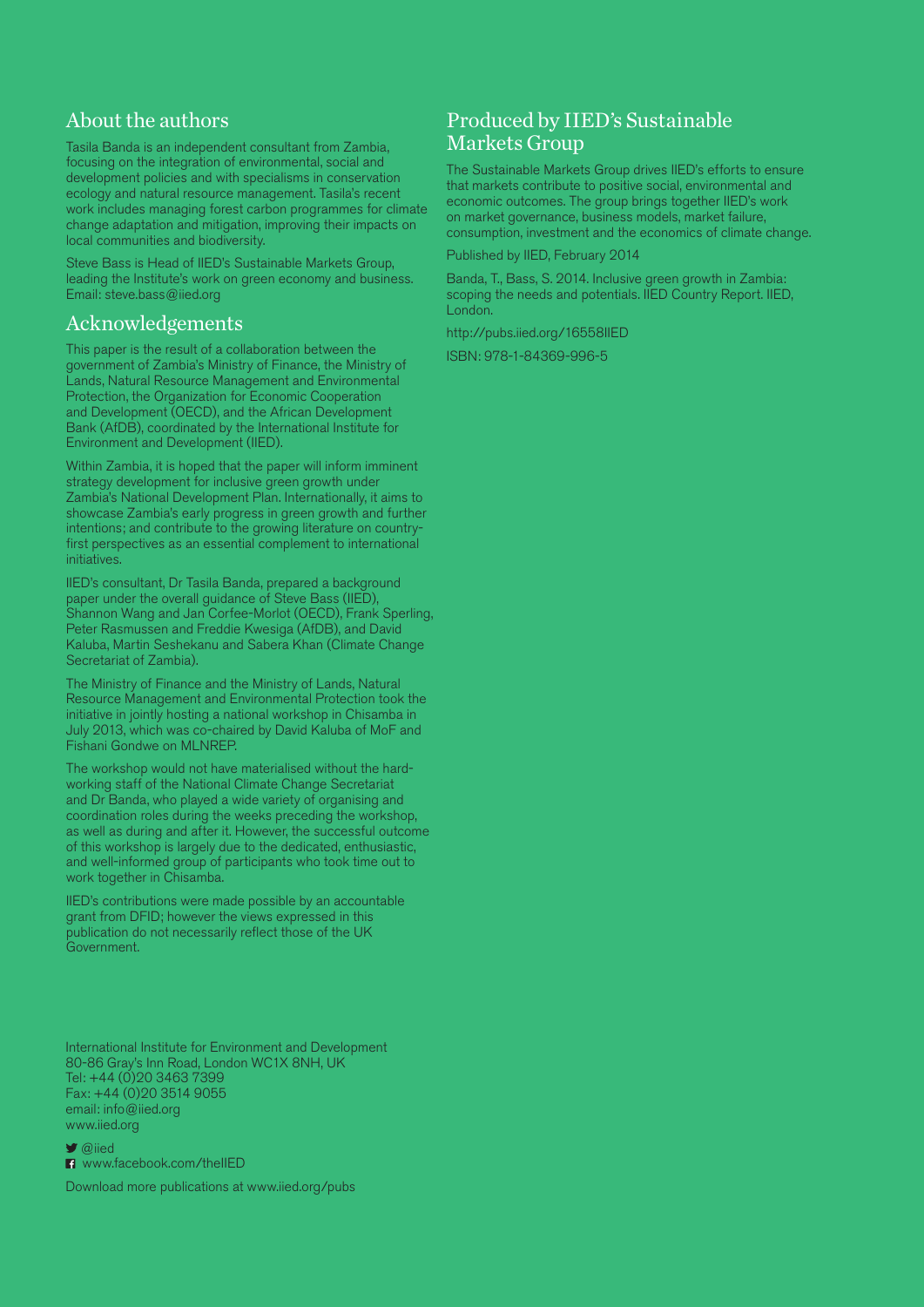Many countries are exploring their prospects for green growth. It has become a hot topic, proving attractive to governments, companies, and civil society groups alike. The 2012 Rio+20 Summit concluded that green growth is best defined and tailored according to the individual country context. This report describes Zambia's approach to develop a Zambian Inclusive Green Growth Strategy under its Sixth National Development Plan. The Zambian definition for inclusive green growth, is 'inclusive development that makes sustainable and equitable use of Zambia's natural resources within ecological limits'. The report describes the changing international policy and financial context for inclusive green growth, reports on a workshop facilitated by IIED, and proposes initial steps to develop its operational Strategy.

## **Contents**

| Summary                                         |    |
|-------------------------------------------------|----|
| 1 A joint initiative to explore inclusive green |    |
| growth in Zambia                                | 6  |
| 2 Introduction to inclusive green growth $-$    |    |
| internationally and in Zambia                   | 8  |
| 3 Taking stock – Zambia's progress towards      |    |
| inclusive green growth                          | 16 |
| 4 Looking forward – vision and options for      |    |
| inclusive green growth in Zambia                | 22 |

| 5 Next steps towards a Zambian Inclusive   |    |
|--------------------------------------------|----|
| <b>Green Growth strategy</b>               | 27 |
| <b>Annex I: Workshop Participants List</b> | 29 |
| Annex II: Pre-workshop consultation:       |    |
| stakeholders list                          | 31 |
| <b>Acronyms and Abbreviations</b>          | 35 |
|                                            |    |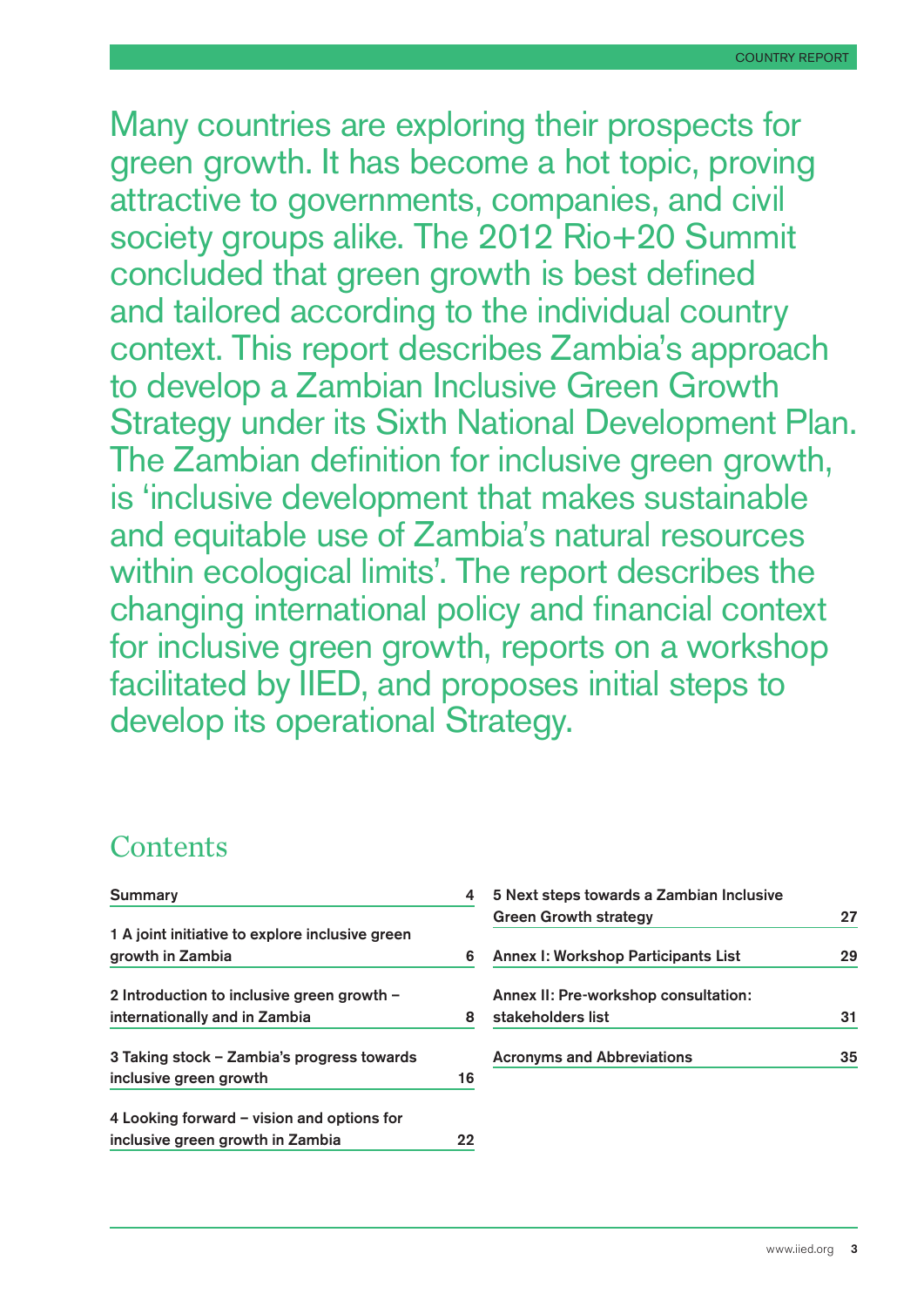## <span id="page-3-0"></span>Summary

Many countries – rich and poor – are currently exploring their prospects for 'green growth'. The potentials include:

- improved efficiency and productivity of natural resource use
- reduced pollution, resource degradation and climate change
- improved resilience of economic sectors and livelihoods to climate, environmental and economic shocks

thus generating income and jobs, managing environmental risks, and reducing associated costs.

Such potentials are proving to be attractive to governments, companies and civil society groups alike, and green growth is becoming a hot topic. The potentials, and associated costs, will differ according to country environmental assets and hazards, economic outlook, markets and societal preferences. Although much of the initial thinking on green growth was led by the United Nations, multilateral development banks and other international organisations, green growth is best defined and tailored to individual country contexts. This was the conclusion of the 2012 Rio+20 Summit.

Space is especially needed within developing countries and poor groups to exchange credible information and opinion between stakeholders, and to tailor green economy approaches that work at national and local levels. Only in this way can developing countries ensure that they receive appropriate support in building green economies.

Zambia's leadership in exploring green growth in the African continent began with the AfDB (African Development Bank Group) and OECD (Organization for Economic Development) at a regional conference (Lusaka 2013). The current paper focuses on Zambia itself – the result of the Ministry of Finance and the Ministry of Lands, Natural Resource Management and Environmental Protection jointly hosting a National Scoping Workshop on Inclusive Green Growth (IGG) in Zambia on 4-5 July 2013 at the Protea Safari Lodge in Chisamba. The aim of the workshop was to improve the knowledge base that will help Zambia to make the transition towards an inclusive green economy; to support Zambian strategic decisions under the Sixth National Development Plan revision; while also helping the development community (IIED, OECD and AfDB) to understand and showcase progress and prospects in Zambia.

Presentations and discussions covered the changing international policy and financial scene on IGG, the enabling environment for IGG in Zambia, four case studies of existing green activities, sector best bets and entry points for action, and the tasks needed to develop a Zambia IGG strategy under the National Development Plan.

Participants agreed that IGG can be a good and coherent way to achieve progressive policies on economic growth and diversification, inclusion and poverty reduction, and profitable environmental stewardship – in ways that attract long-term finance. The workshop produced draft elements for developing Zambian IGG principles and a definition: *IGG is inclusive development that makes sustainable and equitable use of Zambia's natural resources within ecological limits.* As such, it offers a coherent way to achieve progressive policies on economic growth and diversification, inclusion and poverty reduction, and profitable environmental stewardship, in ways that attract long-term finance. It shapes a new type of economy that provides sustainable development for everyone.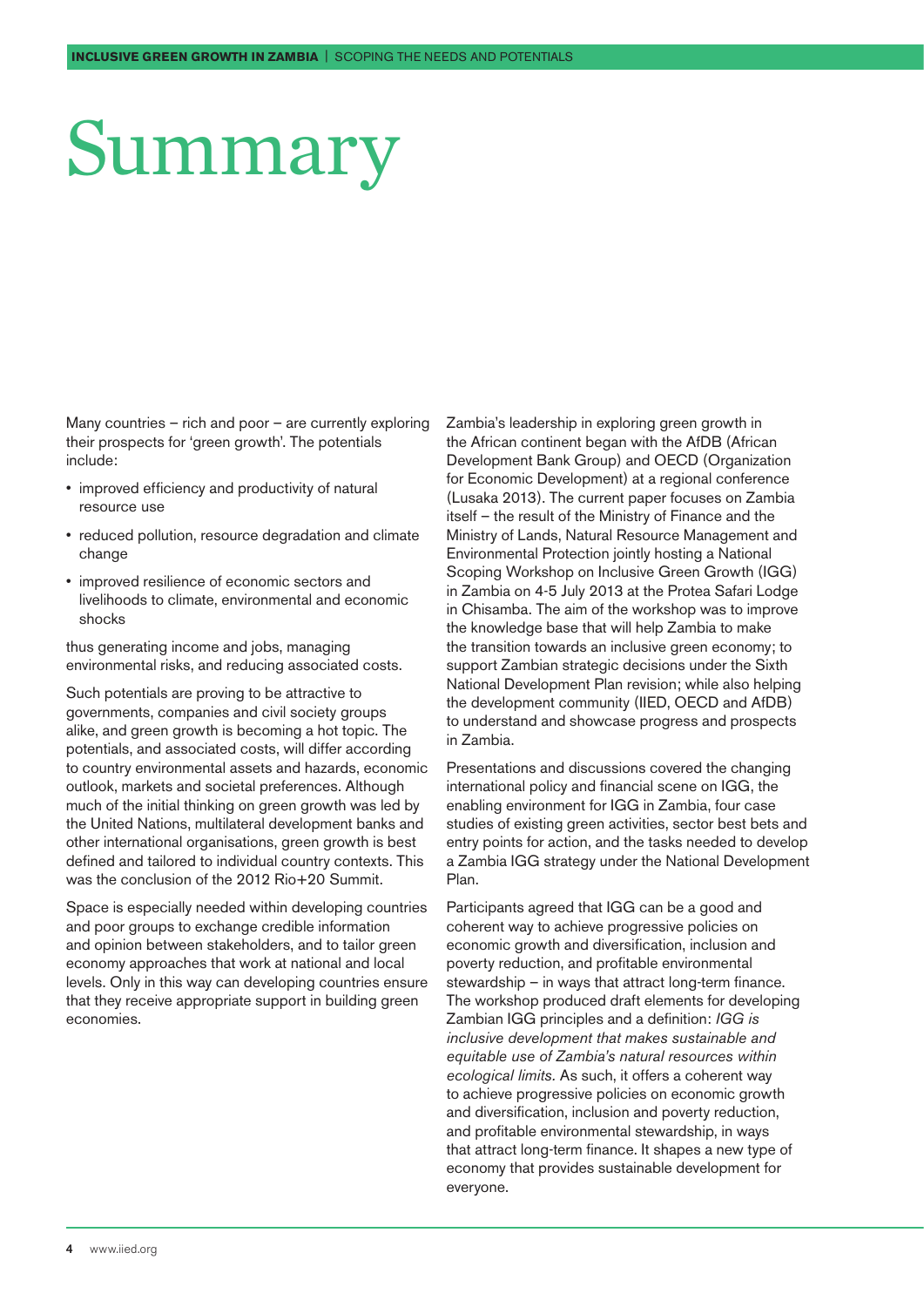A set of IGG policy options was laid out for cataloguing, exploration and development. Top priorities included: waste to energy; a diversity of clean energy supplies and suppliers; green infrastructure and services; and mainstreaming sustainable agriculture approaches. The importance of generating new green asset classes to attract significant, long-term and 'quality' investment towards them was highlighted.

The co-chairs concluded that the two-day workshop was just the start of a process to develop an operational Zambian Inclusive Green Growth Strategy (ZIGGS), noting that the process needs to begin straight after the workshop given ongoing tasks in Sixth National Development Plan revision and budget. It was felt that a one-year process to July 2014 would be needed. Initial steps are:

- 1. Draft principles, definition and approach to inclusive green growth for the SNDP (Sixth National Development Plan)
- 2. Establish a Focal Point for Zambia's IGG Strategy (provisionally the NCCS (National Climate Change Secretariat))
- 3. Develop the ZIGG strategy, perhaps facilitated by a coordinator attached to the Secretariat
- 4. Pull together a stakeholder forum and small expert group to help prepare the IGG strategy
- 5. Consult not only relevant government bodies, but also community, youth, SMEs/informal sector, business, banks, investors, local government, and development assistance partners
- 6. Use the above to assess and frame policies, projects and investments.
- 7. Prepare the ZIGG Strategy. While it should focus on the enabling conditions for IGG – policies, finance and institutions – it should also outline major bankable projects. The OECD, AfDB and IIED are in principle willing to consider providing continued support.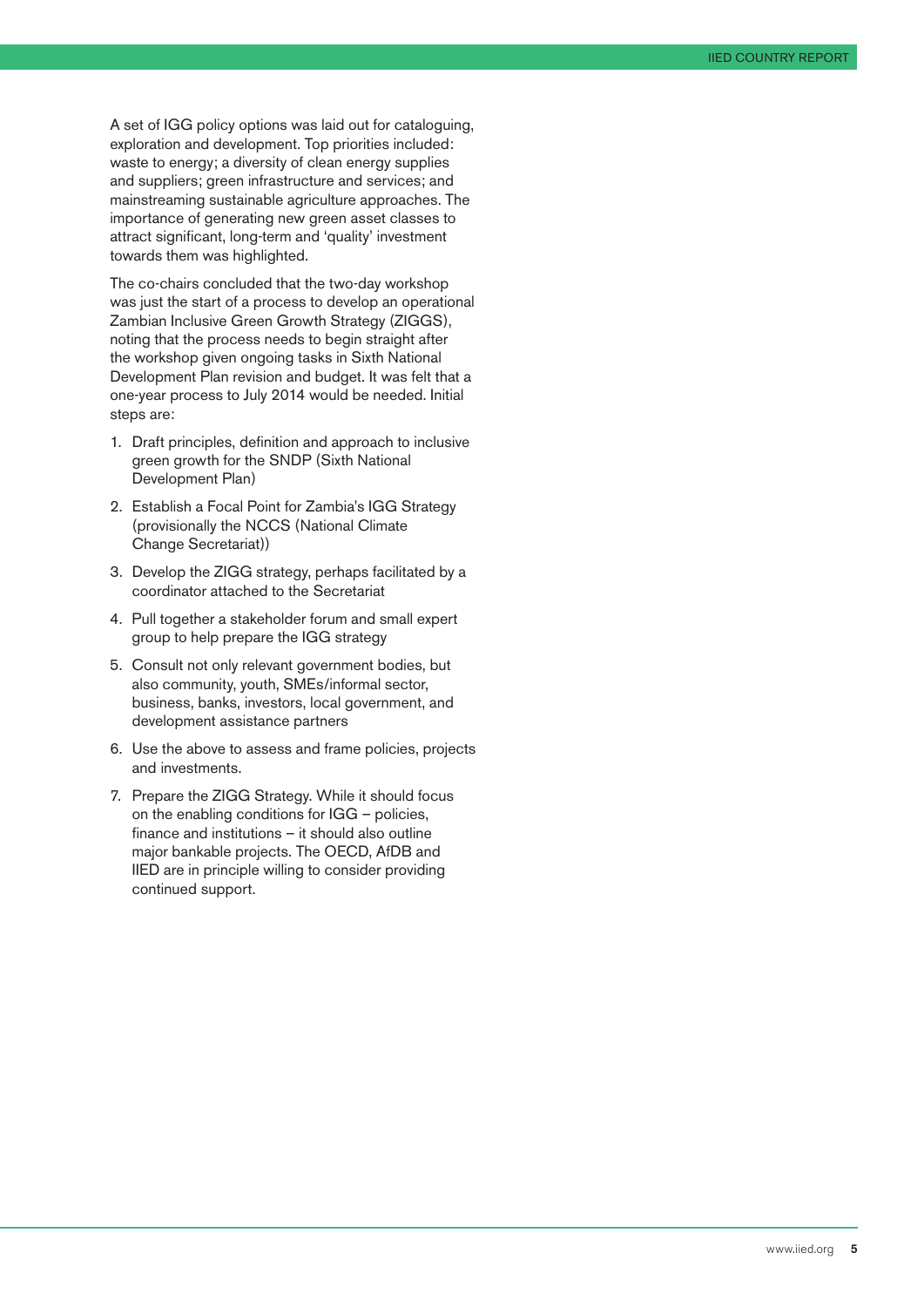## <span id="page-5-0"></span>A joint initiative to explore inclusive green growth in Zambia

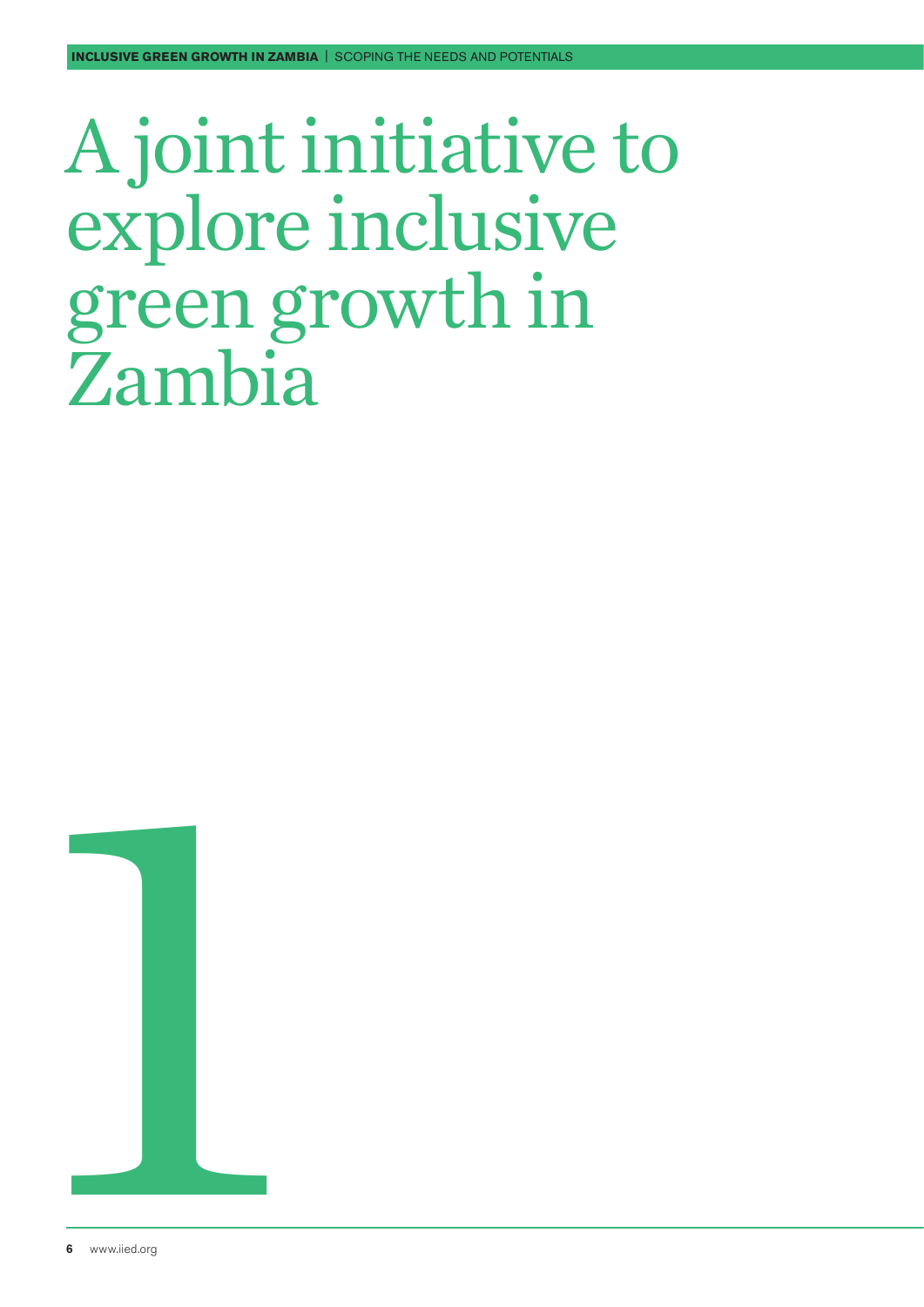In January 2013, the government of Zambia, in partnership with the AfDB and the OECD, hosted a workshop in Lusaka on Green Growth experiences in African countries. Its objective was to facilitate an exchange of perspectives between regional member countries and development partners; and to explore the rationale and enabling environment for green economy in Africa through the sharing of country experiences. The workshop brought together over 120 experts from 19 African countries, inter-governmental organisations, donor agencies and regional civil society organisations. Participants demonstrated the reality and feasibility of green growth initiatives in Africa, that even though many African countries are only beginning to consider and implement green growth policies or strategies, green growth is not an impediment to development priorities but rather essential to achieving them, especially if the process is inclusive, ensures better human health, environmental conservation and provides ecosystem services while preserving employment opportunities.

A key outcome of the Lusaka workshop was the interest expressed, notably by Zambian officials, in exploring more fully how green growth can be advanced in their countries to contribute to short- and medium-term needs, such as reducing unemployment, poverty and inequality, and to help meet long-term needs such as overcoming infrastructure deficits, connecting to markets worldwide and supporting the greening of growing cities. The current government/AfDB/OECD/ IIED initiative responds to this Zambian interest.

The transformation of Zambia's economy to be greener, more inclusive, and more productive is a complex matter and there are many possible approaches. The approach taken in Zambia needs to be properly tailored to Zambia's circumstances, its potentials and its specific natural resource and human capital profile, as well as its institutional context for decision-making processes. This argues for an initial scoping phase as a way to explore the potential for a green growth strategy.

The main objective of this scoping work was to enable Zambian stakeholders to explore inclusive green growth challenges and opportunities in Zambia. It seeks to analyse the progress already made in Zambia and the opportunities, challenges and entry points; and to support the design of an inclusive green growth strategy progress, identifying assessment, planning, engagement and policy tools and processes. The first step was a background paper, prepared by Dr Banda, which was based on consultations and literature review, and presented an initial rapid assessment of inclusive green growth (IGG) potentials and entry points.

This was followed by the Ministry of Finance and Ministry of Lands, Natural Resource Management and Environmental Protection jointly hosting a National Scoping Workshop on Inclusive Green Growth in Zambia on 4-5 July 2013 at the Protea Safari Lodge in Chisamba. The workshop explored how green growth can be advanced in Zambia in order to contribute to short- and medium-term developmental priorities such as reducing unemployment, poverty, and inequality – as well as help meet long-term needs such as overcoming infrastructure deficits, connecting to markets worldwide, supporting the greening of growing cities, and sustaining environmental services.

*The aim of the workshop* was to improve the knowledge base that will help Zambia to make the transition towards an inclusive green economy; to support Zambian strategic decisions under the Sixth National Development Plan revision; while also helping the development community (IIED, OECD and AfDB) to understand and showcase progress and prospects in Zambia.

*The workshop brought together* 26 selected participants from government, private sector, civil society, academic and research institutions as well as representatives from the international development community. At this early stage in exploring green growth potentials in Zambia, this workshop was more knowledge-focused – to contribute evidence and ideas, rather than to formulate policy and plan for aid. Therefore, participants were selected based on their individual knowledge and analytical capabilities of the various sectors relevant to inclusive green growth, rather than for their representational and administrative roles.

*The approach of the workshop* was threefold:

1) To build on what already works in Zambia by assessing Zambia's progress to date, and the many factors that supported this progress, including the champions, changes in regulations, the political economy as well as the markets – scoping the enabling framework.

2) To engage and look forward by discussing Zambia's economic trends, business opportunities, showcasing of green practices and real entry points in order for participants to contribute real-life ideas and leads – scoping real potentials worth following up.

3) In circumstances where there are diverse and uncertain definitions of green growth globally, to arrive at a collective and best judgment – scoping the green growth vision for Zambia.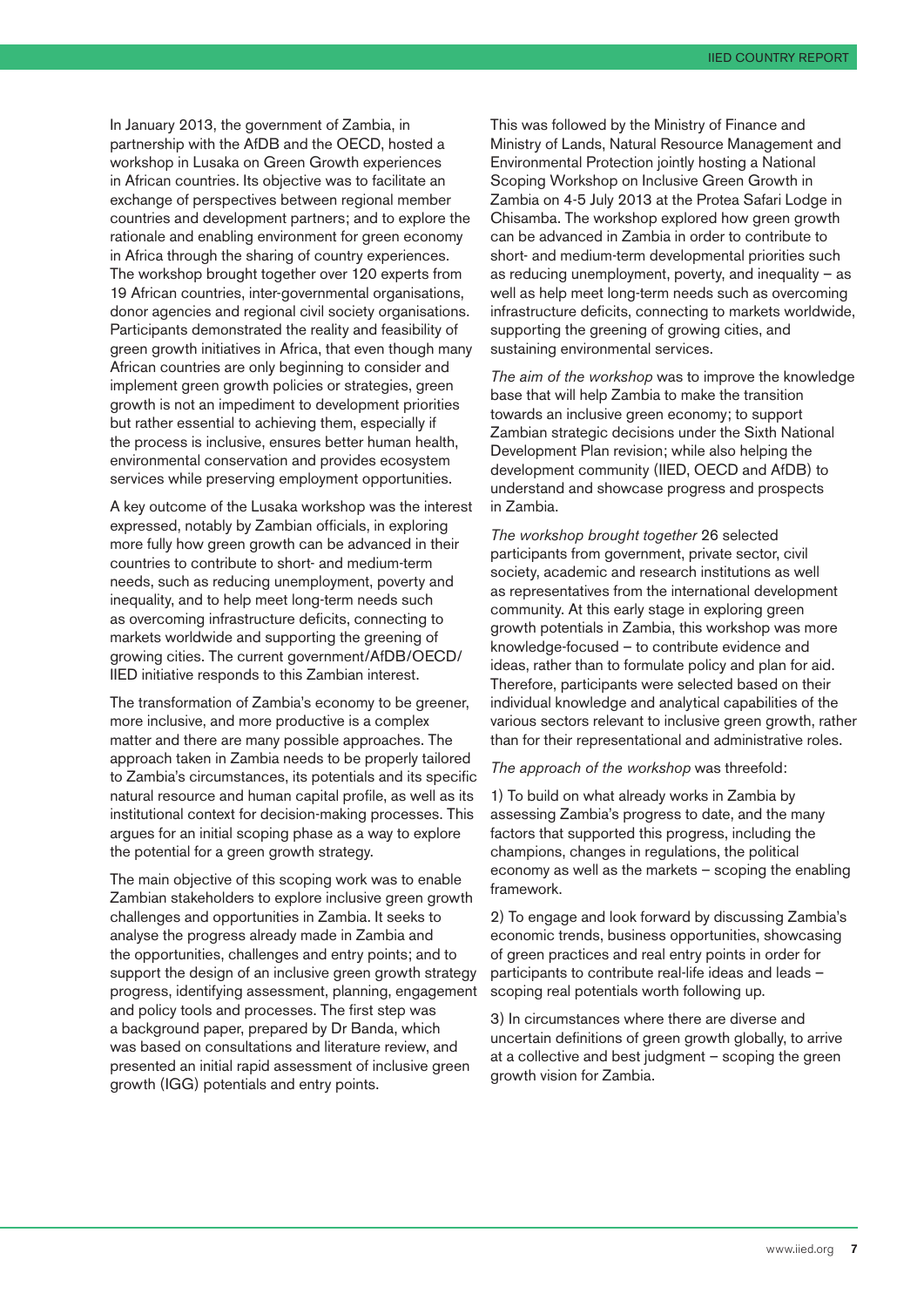## <span id="page-7-0"></span>Introduction to inclusive green growth – internationally and in Zambia

The objective of the first workshop session was to ensure that everyone was clear on the purpose and value of the National Scoping Workshop and to share initial perspectives on the 'inclusive green growth' challenge.

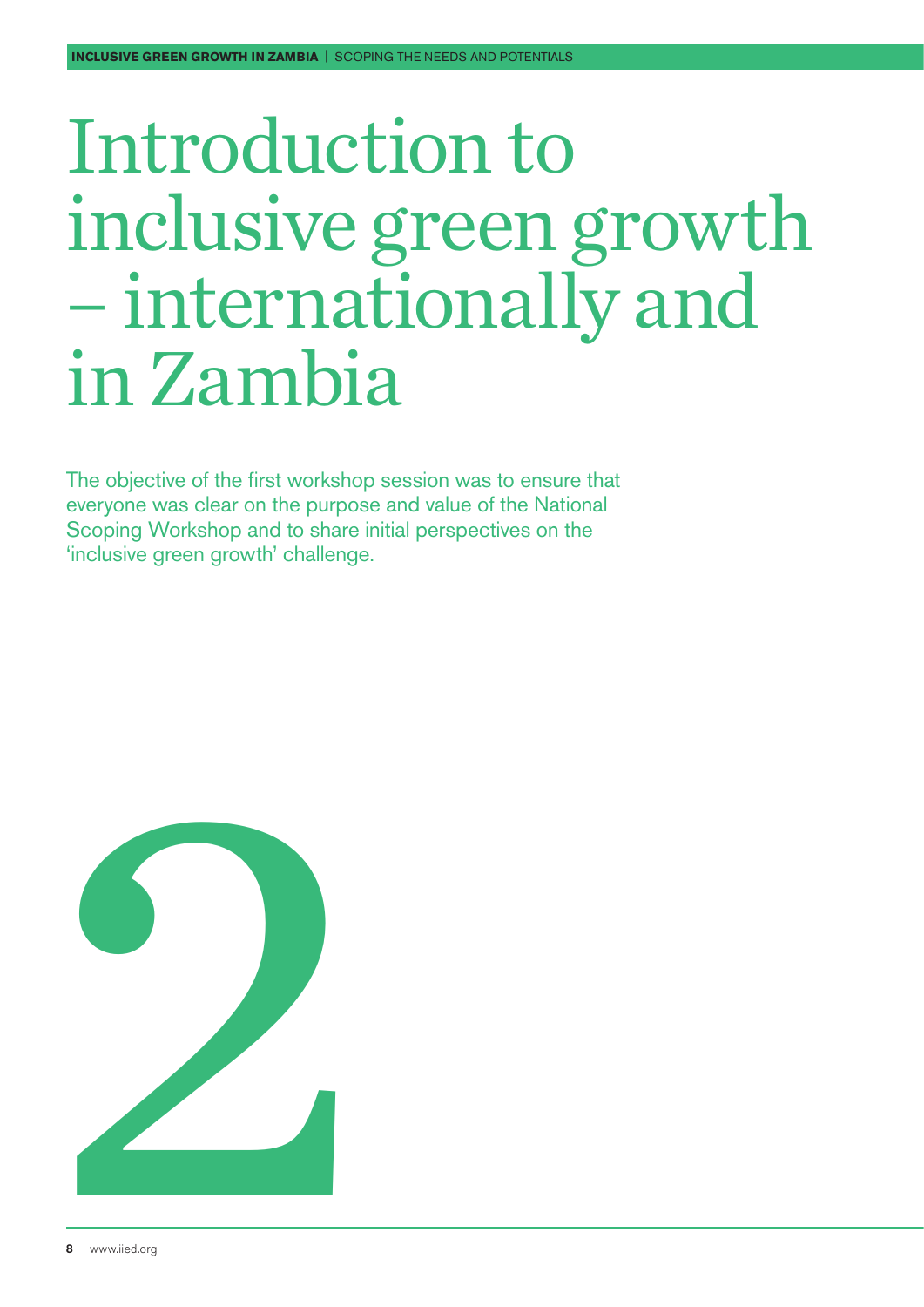## Introduction: post-Rio+20 action by Zambia

Mr. Fishani Gondwe, Director of the Department of Environment, introduced the session by noting that at the time of Rio+20 (June 2012), Zambia had not been clear on either climate change and green economy, and had resolved to develop a process to improve its understanding and response to the two topics. Zambia needs to take cautious steps in order to make a relevant and robust Zambian contribution towards international climate change and green growth goals. This scoping workshop was, therefore, a great start and opportunity for gathering the necessary knowledge and for Zambia to own the process, to explore the potentials and opportunities for green activities, as well as to start establishing the basis for defining what inclusive green growth (IGG) is for Zambia.

### Challenge by the Permanent Secretary, MoF: inclusive green growth cannot be 'business-as-usual'

The Permanent Secretary for the Ministry of Finance, Mr. Felix Nkulukusa, indicated that this workshop was the opportunity for Zambia to define what green economy/growth is, having struggled as a nation with the divergent international approaches at Rio+20. He suggested that workshop participants have the mandate to offer definitions and principles, and offered the idea that green growth could combine two priorities: generating inclusive growth *and* tackling climate change. The Permanent Secretary stressed that the workshop should identify those green approaches that support Zambia's strategic priorities, notably aspirations of inclusive growth. He pointed out that energy and agriculture have been identified as critical sectors for inclusion, already have green dimensions, but need bankable green options to be elaborated, while institutional collaboration around climate change needs to be firmed up as well.

*Zambia has chosen the sustainable path and has shown commitment despite budget constraints and poor infrastructure…. Government leadership has already removed unsustainable fuel subsidies in order to reallocate resources to health and education. Zambia now needs to find the small quick wins as well as the big leaps towards green growth while creating green jobs, products and taking them to the markets with the right* 

#### *technologies… This commitment should be recognised and rewarded by the international community…* Mr. Nkulukusa.

In closing, the Permanent Secretary urged participants to not only propose options for green growth, but to include alongside them their associated financing options, and ways to ensure that behaviour changes – *'inclusive green growth is not business-as-usual'*.

## Perspectives from the international institutions – IIED, OECD, AFDB

Presentations from International communities explained the reasons why they are contributing to and building on the Lusaka Workshop on Green Growth in Africa of January 2013 (OECD and AfDB) and what their respective interests are in green growth.

### IIED: what other developing countries are saying about green growth

Steve Bass of the IIED presented an overview of the changing 'landscape' of green economy and green growth approaches globally. International approaches to green growth differ in how far they emphasise each of three aspects: *growth, inclusion,* and the breadth of *green* goals. Developing countries have recently been asserting the need for more inclusive approaches. However, every country has a different set of natural capital and societal needs, and will need to think through the particular synergies and trade-offs, stressing the value for Zambia of exploring and determining her own potentials and approaches. Nevertheless, IIED has identified lessons that other countries had in common, on the basis of previous green growth dialogues that IIED has facilitated along with the multi-agency Green Economy Coalition that IIED hosts:

- *Investment is key to GG* to counteract continued capital misallocation into the *brown* economy. A key step is screening technological options associated with investment – 70% of NR/energy productivity opportunities have IRRs over 10% (evidence from McKinsey).
- *GG must be inclusive* because of asymmetries in who pays and who benefits from the (green) economy. This can be achieved by considering the potentials of SMMEs/informal economy e.g. creating new jobs at \$100/1K and not \$1M/100K (evidence from India).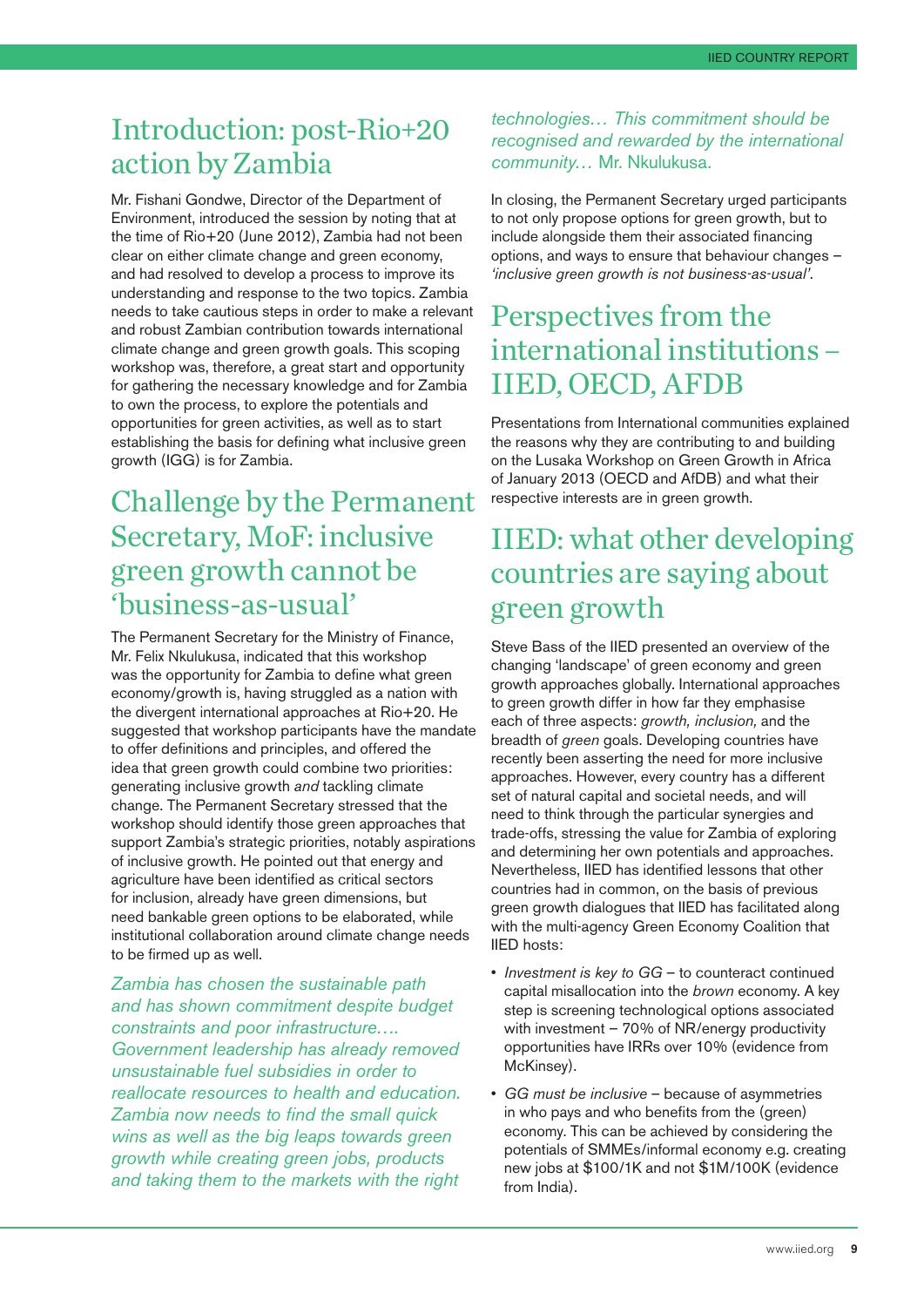- *GG must be country-led* based on what works locally. The international emphasis on GHG abatement paid for by international climate funds can be helpful, but is not sufficient (e.g. Ethiopia, Cambodia, Kazakhstan).
- *Environmental assets drive GG* Natural resources (not just climate hazards) generate 90% of the 'GDP of the poor' in low-income countries. Better value from these assets can be realised through diversification, developing natural resource value chains, and country/product green branding (e.g. Brazil).
- *GG needs a multi-stakeholder process over time* – not a one-off GG technical plan but a process on continuous learning, consensus and action e.g. the Green Economy Action Learning Group in the Caribbean, and the Green Economy Accord between government, business and NGOs in South Africa.
- *Focus on governance and enabling conditions* not just individual green investment projects but also ways to consider scale-up for such projects through government expenditure. This can be realised by public environmental expenditure review, sustainable public procurement, shifting incentives towards green through resource pricing and taxation, green funds, and 'quality' investment codes. Integration mechanisms at the level of planning can underpin such incentives: e.g. natural capital accounting, joint ecological/social metrics, strategic environmental assessment (SEA), and green multi-stakeholder fora.

• *GG definitions* – countries have different definitions, but in common they stress *the economy must serve people fairly, within ecological limits, with sustainable development as its aim*

IIED's presentation concluded with a policy menu that draws from the priorities being discussed by other developing countries. It encompasses: new green markets, resilience of economy and businesses, attractive green investments, and incentives.

### OECD: putting green growth at the heart of development

Brenda Killen of the OECD presented on the OECD agenda of *'putting green growth at the heart of development'*, with its focus on sharing tools that have been developed to foster green growth in developing countries. Five key messages from OECD included the recognition that:

- People and economies in developing countries are directly and deeply affected by the stresses on natural resources and environmental risks, including scarce and polluted water supplies, deadly air pollution, degraded soil, declining agricultural productivity and food security problems, drought and severe floods.
- Green growth is vital to secure a more sustainable future for developing countries and can lead to large economic and social benefits over time.

Figure 1: Policy Menu for green growth opportunities



#### **GREEN GROWTH OPPORTUNITIES: POLICY MENU**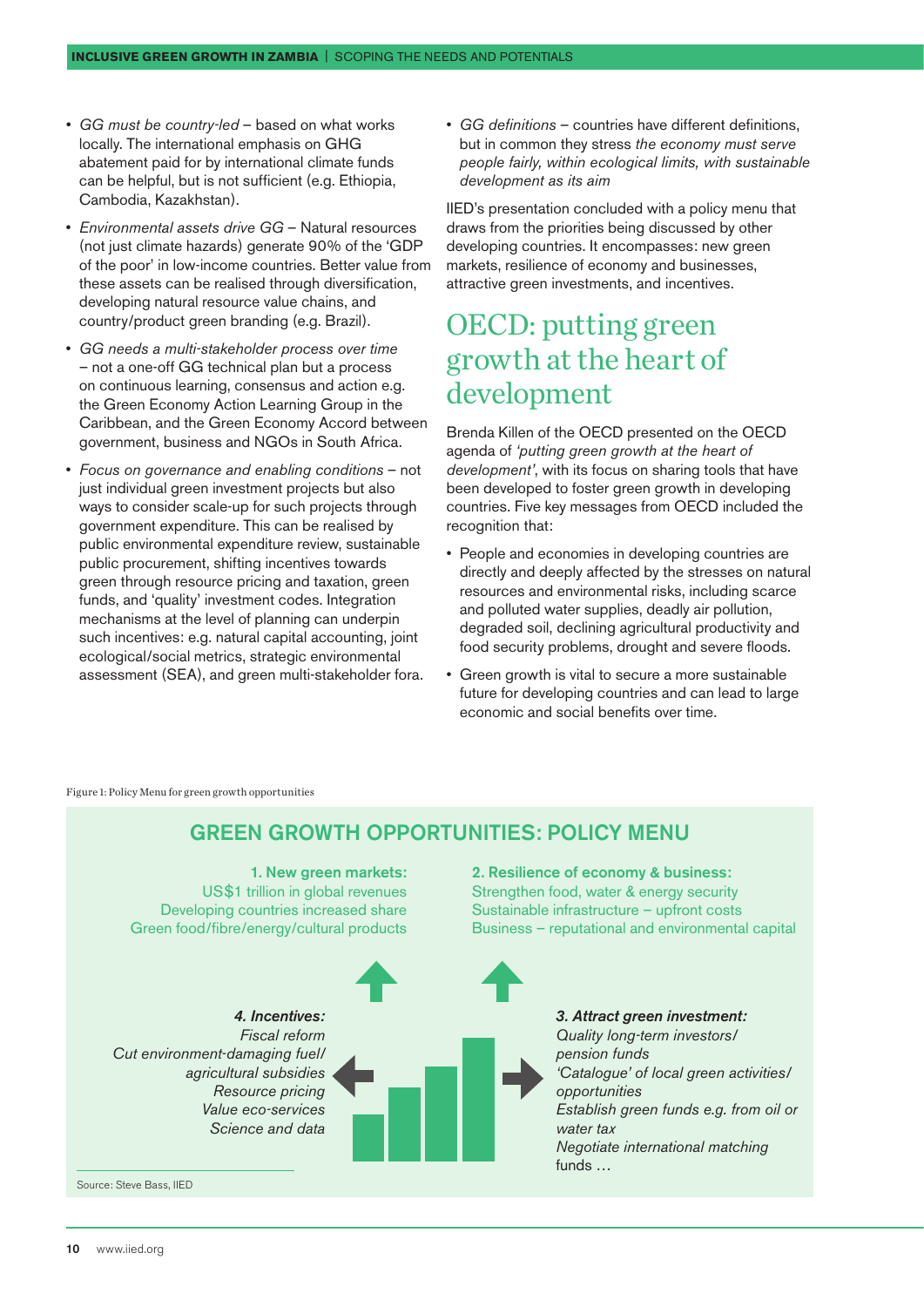- Although the gains from green growth are potentially large, they require reconciliation of short-term priorities with long-term sustainable development goals to transition to a new growth model – and inclusive approaches can help.
- The OECD is impressed that there is an increasing number of examples from developing countries that are implementing green growth policies with promising results, although most efforts are recent and still limited in scope.
- A twin-policy agenda is needed to guide both national and international action on green growth in developing countries.
- At the national level this policy agenda highlights three areas of action: i) the need for vision, strategy and leadership to make change happen, ii) design and implementation of policy reforms to incentivise action and guide investments, and iii) getting institutions right to support learning and good decision-making across levels of governance.
- At the international level, flows of money (and finance), trade and technology know-how are vital to support willing developing countries in the pursuit of green growth.
- OECD will work with the international community, through the OECD's network of development cooperation practitioners to support developing countries that chose to make growth more inclusive and green.

The OECD can support Zambia in advancing the green growth agenda in the following three ways:

- 1. By bringing their analytical thinking (together with IIED) on green growth to Zambia in order to inform the national agenda for action.
- 2. By bringing the attention of the international development community to Zambia on the interface between environment and development.
- 3. By facilitating a learning process between Zambia and other developing countries on design and implementation of green growth strategies, i.e. through the Green Growth Knowledge Platform (GGKP) and other OECD-supported forums.

## AfDB: the Bank's priorities for supporting green growth in Africa

Lewis Bangwe of the African Development Bank explained how the AfDB's conceptual model is based on its definition of green growth 'growing the economy, while maintaining increasing environmental and social assets', and promotes an iterative process towards

improving resource use, efficiency, waste reduction, and resilience – leading to growth which has improved qualities, i.e. inclusive and sustainable.

The Bank's priorities include: infrastructure development, regional integration, private sector development, governance, skills and technology. The Bank aims to: mainstream GG into development planning; strengthen the enabling environment for GG; make financing available; and track progress.

Relevant AfDB activities at present in Zambia include:

- Agricultural projects including small scale irrigation projects (with Finland), livestock infrastructure support project (with GEF), Lake Tanganyika Integrated Management Program (with GEF) and Climate Resilience in Kafue Basin (CIF).
- Power generation projects including cleaner approaches to coal power plant (Mamba Collieries), Hydro Power (Itezhi-Tezhi) and Katima Mulilo Transmission Line.
- Water and sanitation and hydro-power projects including eight centres, NRWSS (National Water Supply and Sanitation) in Luapula and Northern provinces, Nkana Water and Sanitation project.

*Discussion of the international presentations* was lively. Participants stressed the need for:

- *Getting the GG/GE definition right for Zambia*, to offer a sense of trajectory. However a vision or set of principles/criteria/indicators may be more useful than a definition
- *Reallocating capital* to invest in natural resources that can make money for the poor
- *Investing in people's capacity* to combine green and inclusive approaches
- *Longer-term perspectives*, to build institutional and economic resilience, as well as new financing models that are more 'patient' for their returns
- *Business and increasingly civil society taking a lead in IGG* – noting that "aid" is not the critical factor, as revealed by the existing Zambian IGG initiatives to be showcased at the workshop
- *Look at both projects and governance* projects that 'tick the box' in relation to IGG criteria that the workshop should generate (see below), and the policy, institutional and finance enabling environment that will favour such criteria at scale – not only one of these
- *Engaging with development assistance agencies* – many are now forming their policies and finance windows for GG, and will at least need to understand how to implement them in the Zambian context. For example, the AfDB is making sure that Zambia gets up to speed with these finance windows and also that she gets the right terms for the necessary financing.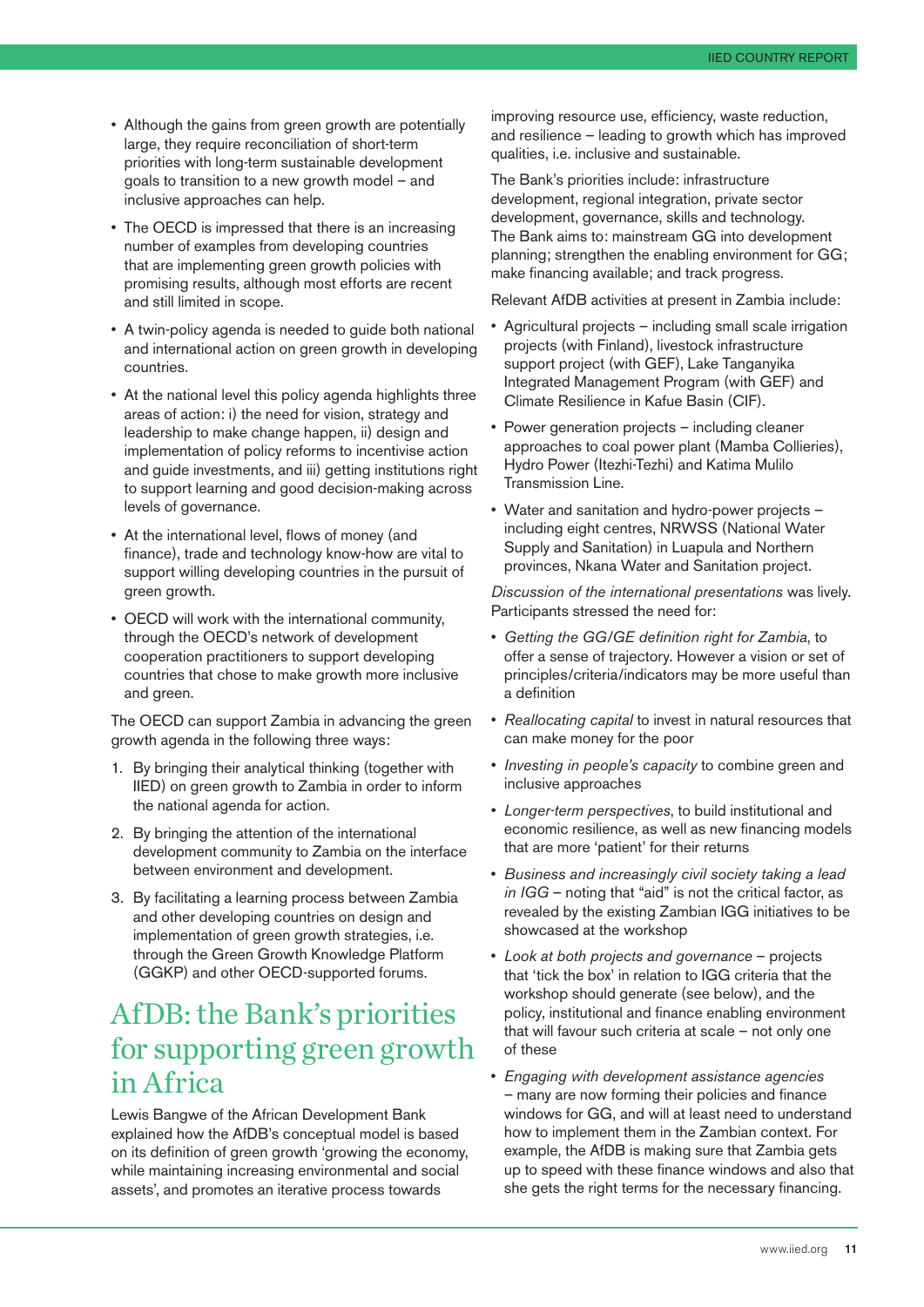There were also two cautions. Participants were concerned that:

- 1. Zambia should not be used as an experiment for policies other countries haven't tried – hence the value of the workshop in scoping Zambia's own needs; and
- 2. Zambia should avoid green growth becoming yet another aid conditionality.

The international participants were supportive of this stance, emphasising this being the reason for holding the current multi-stakeholder scoping workshop.

### Initial facts, figures and existing analysis from Zambia – background paper

Dr. Banda presented the main findings of the IIEDorganised background paper '*Rapid assessment of potentials and entry points for advancing inclusive green growth in Zambia'*, which was based in part on a consultation exercise with stakeholders. The paper had been sent to participants in advance. Its main findings are represented in Box 1 below:

#### Box 1: A summary of findings from IIED's initial rapid assessment of green growth in Zambia

*Zambia's high economic growth rates are heavily dependent on its environment-based sectors.*  Agriculture, tourism, forestry and mining contribute the most to GDP. The mining sector is the largest source of export earnings at 70%. Since independence the copper-mining industry has continued to be Zambia's most valuable asset and major economic growth booster next to cobalt, electricity and various agricultural goods such as maize. Agriculture, forestry and fishing contributed 16.6% of GDP – yet importantly provide 70% of all livelihoods. Construction is one of the fastest growing sectors in 2012 increasing at 15.3% from residential and commercial developments and mining infrastructure.

*However, the benefits of this growth are not widely shared and poverty remains stubbornly entrenched.*  Zambia is still one of the world's poorest countries with a per capita GDP of \$1,457. With a high population growth rate of 2.9% per annum, the country struggles to provide for the needs of an ever-growing population. The implications of a high population growth rate tied with an undeveloped economy have created a deficit in employment opportunities which are illustrated by the high poverty rate (64% as of 2013) and the high unemployment rate (14% in 2012). Zambia's economy continues to grow at high growth rates (GDP grew 7.3% in 2012) while the government has been promoting a market economy, liberalising sectors, opening up the economy and promoting foreign direct investment (FDI). Zambia is aspiring to become a middleincome country by the year 2030 – this demands the issue of long-term management of its portfolio of development assets – including natural assets – and risks – including climate risks – to be properly thought through.

*There are already some solid institutional foundations for green growth in Zambia.* The National Conservation Strategy and Fifth National Development Plan emphasised cross-sectoral links between major development sectors (agriculture, tourism, manufacturing and mining) in making best use of Zambia's natural resources. Later national strategies such as the National Climate Change Response Strategy strengthened the prospects for synergies and informed trade-offs between environmental, social and economic objectives. And Environmental Impact Assessment (EIA) legislation is a firm basis for ensuring good environmental integration in development.

The SNDP offers good foundations for green growth. It aims to balance economic growth and poverty reduction, and employs principles of accountability, decentralisation and efficient resource allocation. Each of the growth sectors – Agriculture, Livestock and Fisheries, Mining, Tourism, Manufacturing, Commerce and Trade – present significant green growth potentials.

The National Climate Change Response Strategy (NCCRS) addresses the other side of the coin – the climate vulnerability of priority sectors – and points to the importance of building the resilience of sectors so that growth is sustainable, a component of that resilience being low-carbon approaches to their development.

*There are 'glimpses of green growth' at field level already in Zambia, in:*

• Conservation agriculture, organic farming and agroforestry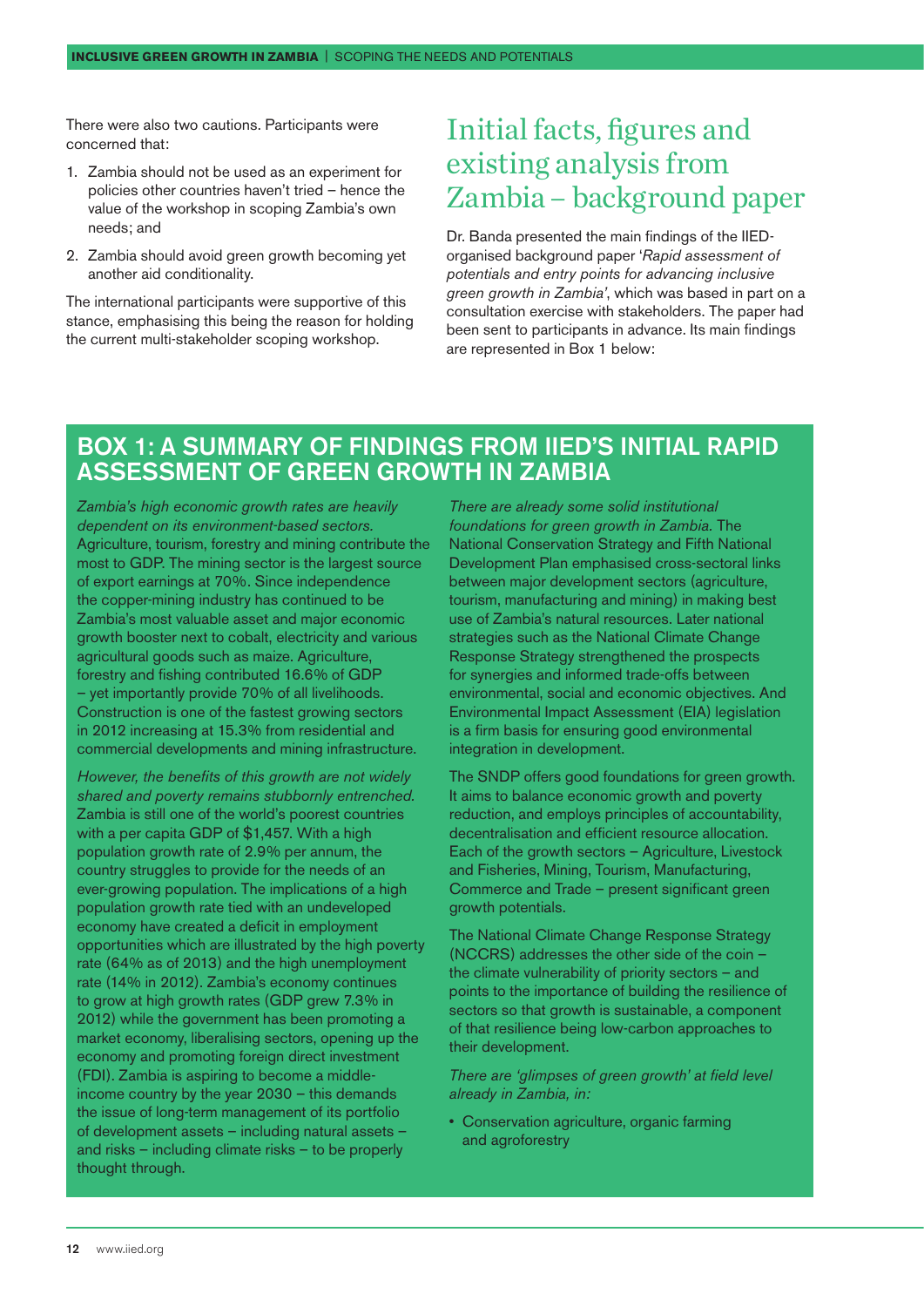- Zambia's world-renowned community-based ecotourism that can sustain natural heritage, build and operate in a 'low-footprint' way, and support local livelihoods and well-being
- New mining health and environmental standards and low-energy/low-polluting machinery and smelting equipment in order to meet international requirements
- Many Zambian energy companies are implementing the efficiency, renewability and diversification/ resilience cornerstones of Zambia's energy strategy
- Most electricity sources in Zambia are already zero-carbon, from hydro sources – saving on fossil fuel costs and with little environmental impact. Solar potentials are being considered for further development
- Some companies in Zambia are requesting their carbon foot-prints to be assessed
- Government is exercising leadership in spending more than K2 billion on energy projects, investigating geothermal energy and introducing energy-saving bulbs, allocating US\$150 million towards rail system rehabilitation, funding the national tree planting initiative, and putting a stop to intentions to mine copper in the Lower Zambezi.

*There is a range of potential benefits from more attention to green growth:* Stakeholders consulted suggested a huge range of potentials that need to be explored. These include wellbeing in terms of: the creation of decent jobs accessible to poor groups, improved income and livelihoods, health, freedoms and culture; equity among stakeholders; economic growth in needy sectors and areas that might be disproportionately reliant on natural assets or vulnerable to environmental hazards; generating greater economic value from sustainable natural resource management; resilient and diversified systems that are adapted to climate change with wellmanaged risks; and effective institutions that create competitive advantage and attract investment.

*There are also some possible concerns to be addressed:* Stakeholders consulted suggested a range of concerns around costs and who benefits: the cost of transition from a brown (business as usual) towards green (low carbon) economic activities; who would bear the cost; the undesirability of running into big debts in the process of transitioning and of adopting a western version of GG in Zambia; a worry that GG ideas could be coopted and misused and not benefit the poor. Clearly green growth policies will need to address these. There are also problems with the enabling framework, in spite of progress identified above. There are currently few incentives to recycle,

there are subsidies for fossil fuels, political challenges related to the ZESCO's energy supply, import duties on solar technologies, and restrictions on game producers. Environmental management standards do exist but they are not being enforced.

*There are many potential entry points to accelerate and expand green growth:* The revision of the SNDP represents perhaps the best and most immediate cross-sectoral opportunity. But there are also others including,

- the current review of many acts related to the tourism industry, and policies to attract ecotourism development; similarly in the current harmonisation of local government policies and legislation
- recent realisation by some manufacturers of the need to meet the requirements of international buyers who preferentially demand environmentally and socially friendly products
- several national scientific, academic and research bodies, which have the potential to meet the information-intensive nature of green growth in monitoring levels of environmental assets, potentials and hazards and in developing/improving inclusive green technologies

*Fora that offer good opportunities for exchange on the knowledge needs of GG include:*

- Zambia Climate Change Network (ZCCN)
- Association of Parliamentarians on Environment
- Community Based Natural Resource Management (CBNRM) Forum

*More attention might now be given to market drivers of development, and finding entry points into the decision-making processes of policy actors:*

- the rise of the consumer class as Zambia moves towards middle-income status, which presents both powerful opportunities – to shape green and inclusive aspirations and market demands – and threats if the products demanded have heavy environmental and social impacts
- the private sector, albeit with potentials to lead green growth (which will not be achieved without them), is yet to form critical mass and suitable organisations for inclusive green issues
- finance and investment mechanisms that support the long-term cost-savings and resilience conferred by green growth investments such as equipment which may be a bit more expensive but saves on energy bills later.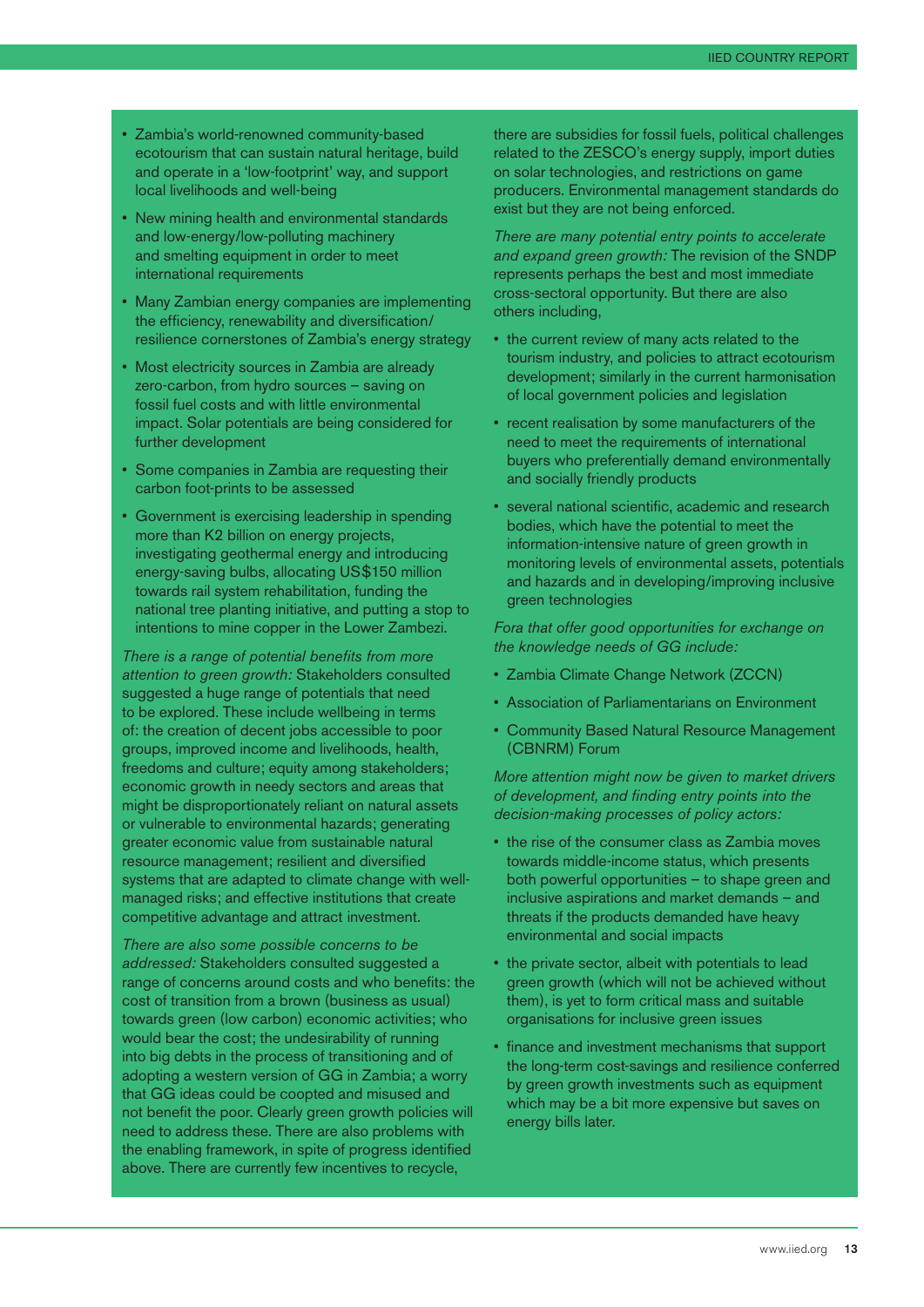## Initial perspectives from Zambia: reporting on a recent stakeholder consultation

Noting that this was the first Zambia-focused conference on inclusive green economy, and was necessarily a small group of people, Dr Banda sought to widen the potential viewpoints in the room, by summarising the results of her recent survey of Zambian stakeholders.

*Discussion of the background paper and stakeholder consultation* highlighted the following topics:

- 1. *Business case:* There will be an early need during IGG strategy formulation to devise a business case that works for all sectors and affects all people; 'greening' the energy portfolio is a good example.
- 2. *Costs:* It will be important to address the wider costs of making the transition to IGG over time, and not only the income and other benefits from individual GG investments.
- 3. *Incentives:* The challenge is to shift the incentives structure away from 'brown' activities and towards 'green'. This will need a thorough review and clear design of finance mechanisms.
- 4. *Time horizon:* Attention to reducing risks and realising earlier returns will be crucial, as otherwise the long-term changes needed for IGG can appear daunting.
- 5. *Technologies:* It is now timely to sort out subsidies for green technologies; so far, only solar technologies attract a zero tax rate.
- 6. *Information:* Green growth is knowledge-intensive, bringing the challenge of collecting relevant knowledge through networks as well as supporting scientific research.
- 7. *People-first:* Green growth is a political process more than a technical one. Engaging youth and community groups will be important, especially during strategy formulation, so that green growth focuses on jobs, public goods and future wellbeing.
- 8. *Behaviour:* Green growth is not only about producing differently, but, more importantly, consuming differently. This requires changes in demand – government and CSOs need to think about changing consumer behaviour.
- 9. *Forum:* To increase momentum, it is also timely to bring isolated GG champions together, including local green businesses, where efforts can be highlighted and voices projected.
- 10.*Governance:* Zambia can build on existing institutional foundations, making green growth policy clear with compelling priorities, a good business case, and budgetary announcements.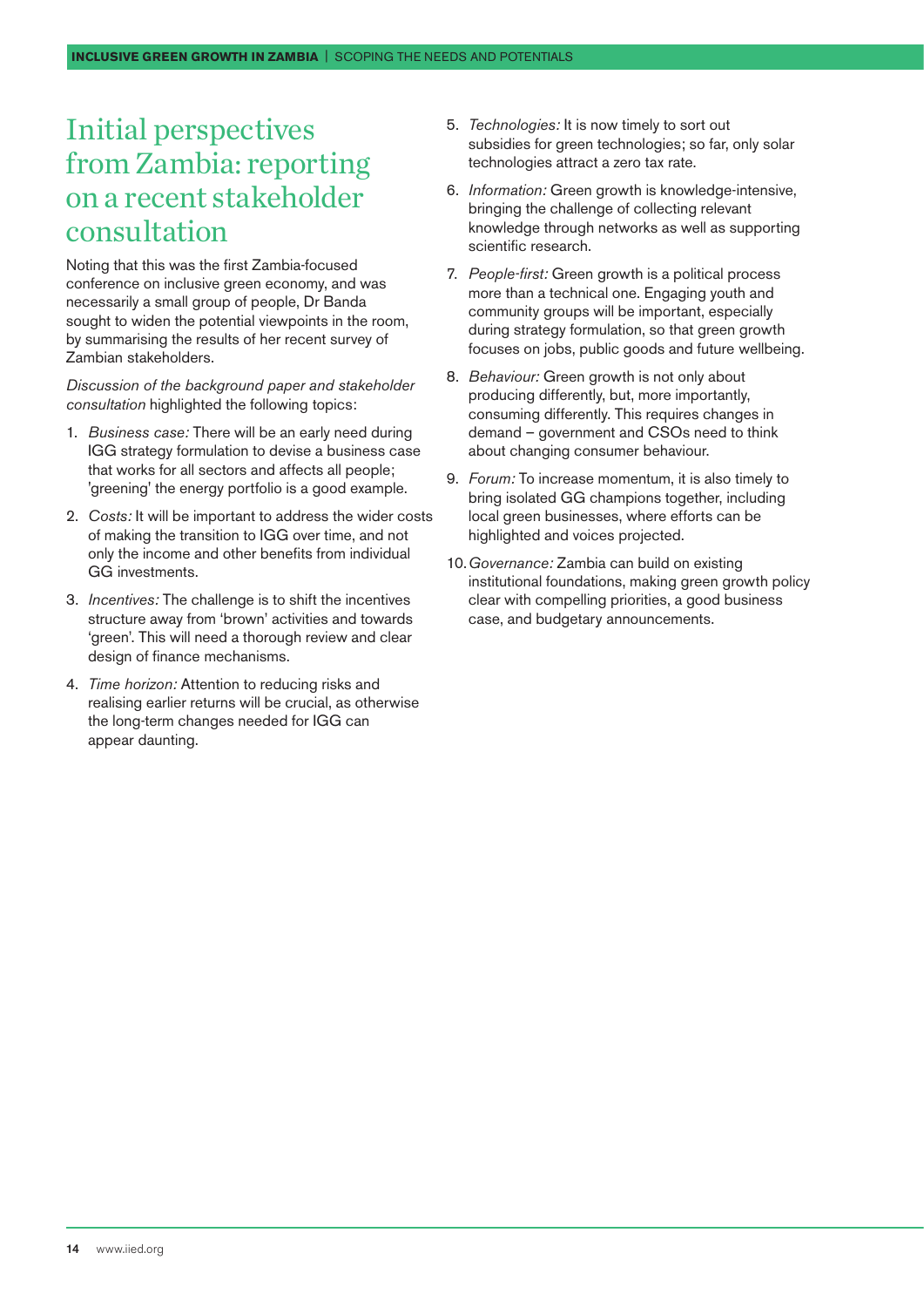#### Box 2: A summary of stakeholder perspectives on green growth in Zambia

Stakeholders interviewed by Dr Banda demonstrated some consensus in the following areas:

- *Sustainable development is Zambia's principal 'green' paradigm*. Few were conversant with green growth/economy, but most did not want it to distract from the practical pursuit of sustainable development – rather to help it by addressing the economics, creating competitive advantage and attracting investment.
- *If a push towards GG were to be made, stakeholders would emphasise social and economic as well as environmental objectives*. They include elements of human wellbeing (including livelihoods, health, decent jobs, income, freedoms, culture); equity among stakeholders; economic growth in the most needful sectors and areas; programmes that ensure that climate and other ecological limits are not exceeded; sustainable natural resource management; and resilient systems that are adapted to climate change and diversified with well-managed risks.
- *Principal worries about GG* were around the potential misuse of GG, notably adopting an inappropriate western-defined version of GG, coupled with a sense that the promotion of GG by western countries is a way of running away from their responsibility for controlling their own emissions. The problems of neglecting the poor were also highlighted – GG only makes sense when it reduces poverty by creating employment.
- *It is important to identify and build on what Zambia has already:* Existing green economic activities in Zambia – whether major hydro-power generation or a small backyard natural soap making factory – are important as they are often locally defined. They show the way forward but are not catalogued yet; the policy, legal and market context needs to become more supportive of activities like these.
- *Moving forward, the Sixth National Development Plan and the Vision 2030, should be seen as the guiding frameworks for adjusting economic development in Zambia*. Other precedents to build on include the NCCRS with its GG scenario options. The Energy Act, National Environmental Action Plan and REDD strategy can all be good policy foundations for Zambia's efforts towards GG. But greater coherence and capacity for implementation are needed.
- *Mainstream domestic finance mechanisms and flows also need to be adjusted in support of GG.*  It is not a matter of just large scale investments as seen elsewhere in clean energy and infrastructure, which perhaps are too hopefully focused on attracting elusive international climate finance.
- *Government leadership is good in some areas, but remains biased to the brown economy*, with few incentives to recycle, subsidies for fossil fuels, political challenges related to the ZESCO's energy supply, import duties on solar technologies, restrictions on game producers.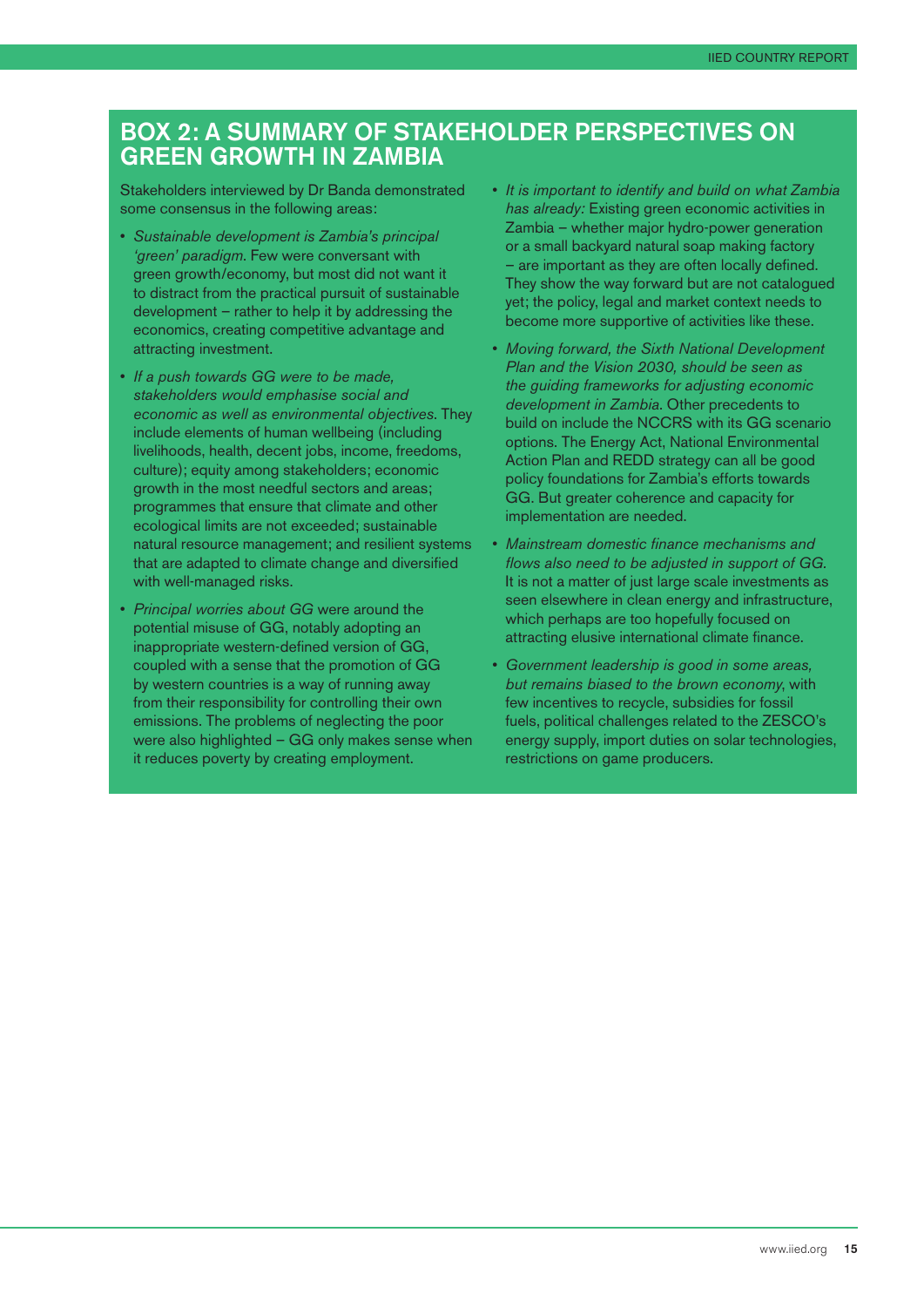# <span id="page-15-0"></span>Taking stock – Zambia's progress towards inclusive green growth

The objective of this session was to explore the kinds of economic activity in Zambia that already contribute to inclusive green growth, and how far policies and mechanisms are supportive.

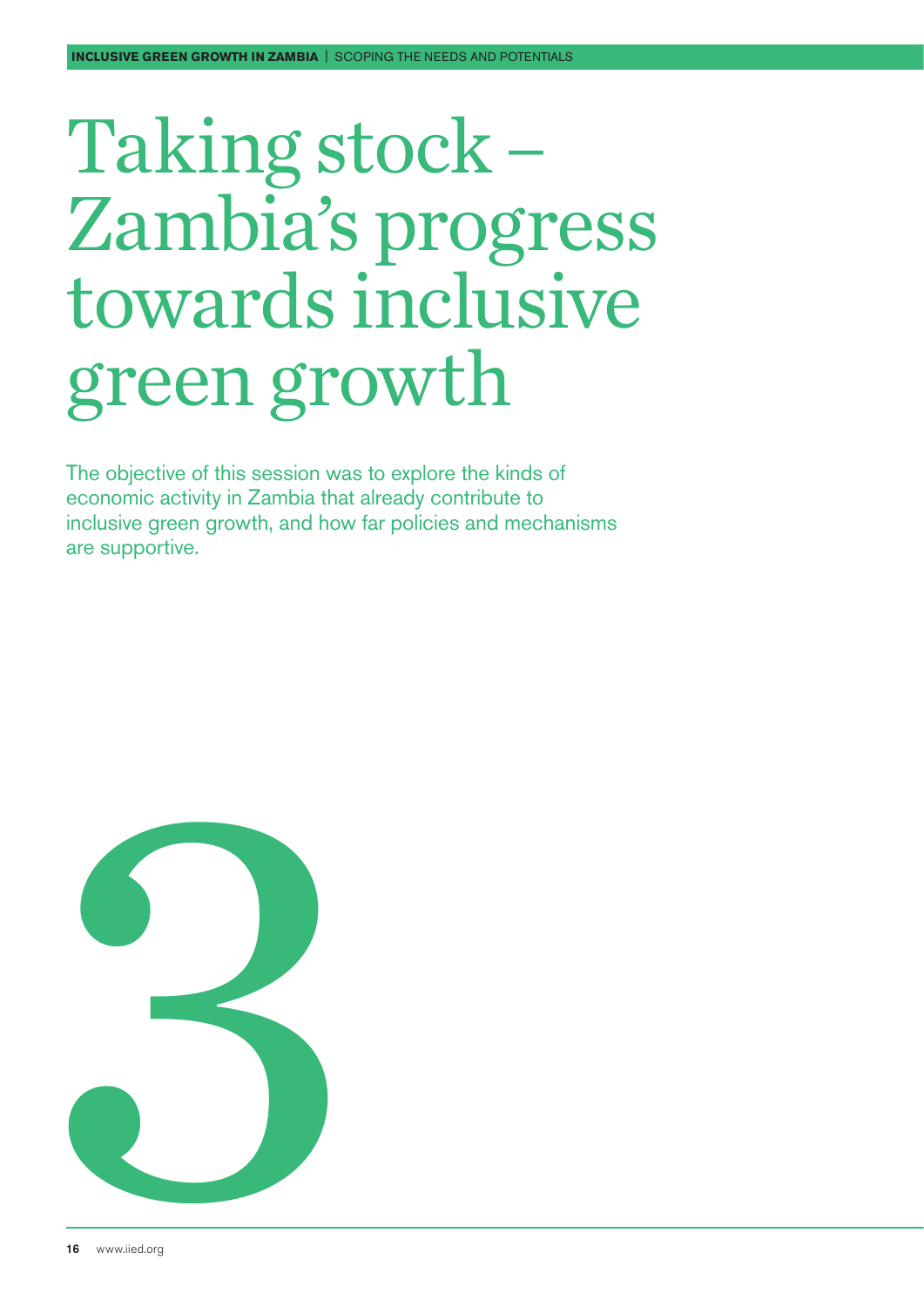## Exploring the Zambian enabling environment for inclusive green growth

The Director of National Planning at the Ministry of Finance, Mr. Chabala made his presentation on 'Aligning government policies to the Patriotic Front Manifesto: Revision of the Sixth National Development Plan' with its strategic focus to ensure that all programmes address three components:

- Inclusiveness: economic growth shared equitably by deliberately targeting deprived areas
- Job creation: increase gainful employment to reduce poverty levels, especially in rural areas
- Rural development: with specific interventions in rural areas

The success of any strategy or policy largely relies on the cooperation of line ministries under government. If there is to be a politically feasible Zambian IGG strategy, it should therefore be planned to align with the development agenda of the current government (Patriotic Front).

Therefore the IGG strategy should provide for alternative sources of livelihood if the transition process from brown economy to green economy is to succeed. For example, the charcoal burner will not stop cutting trees until s/he finds another secure form of livelihood besides selling charcoal. Small to large scale enterprises not in line with the IGG agenda will need to be aware and supported to find alternative business models for example through lower/zero tax on products that promote IGG. All of this means greater attention to the informal sector, and to SMEs, where poor people work.

The SNDP's focus on fiscal decentralisation will allow lower-level structures to plan what best works for them, and organise finances accordingly. Inclusive growth entails coordinating with people at the grass roots in development planning – unlike the old way of doing things (top-down planning hoping for trickle-down benefits, but failing as implementation is not feasible under local conditions). It also means ensuring that sensitisation is carried out to inform, educate and communicate with people at the grassroots so they can fully understand these concepts. This is especially important because much environmental degradation happens at the community level. Finally, there is a strong presumption of the need for inclusion, given Zambia's good macro-economic performance (7% growth, modest inflation, good FDI levels, etc) is not matched by poverty reduction – poverty is stubbornly high at 62% (78% in rural areas, 27% in urban).

The development of an IGG agenda aligned with the NDP must take into consideration that the SNDP revision intends to streamline and reduce the number of sectors included. While there are challenges in sector prioritisation and removal, the concept of sustainable development will enable the necessary integration of environmental, social and economic aspects across all sectors.

- At the current advanced stage of SNDP revision, it is difficult to input a complete IGG strategy. However the Director of Planning has allowed for a single paragraph on IGG. Since the presentation of the budget is in October 2013, this is a key initial milestone to take IGG further
- It is important that green growth concepts are well understood. This means integration in catalytic places such as the education curriculum. In the long run, this will facilitate 'ownership'
- Although there are a few existing GG policies, they lack implementation. It is important that each is accelerated and capacity built to take implementation to a different level
- Linking of related sectors is also vital for successful implementation

*Discussion* highlighted how, with the above provisions, the scene would be set for a productive IGG strategy that could be developed under the revised SNDP. The sector priorities – diversifying and development of agriculture, tourism, mining, energy, and road and rail infrastructure, and the cross-cutting priority of human development/productivity – could benefit greatly from applying IGG principles.

## Exploring four Zambian case studies of inclusive green growth

Four case studies had been selected in advance of the workshop to showcase on-the-ground green initiatives that are taking place in Zambia. They had been selected because they appeared to exhibit several of IIED's draft criteria below for inclusive green growth activity:

- a) *Human wellbeing:* decent jobs, health, livelihoods, freedoms, culture, as well as income
- b) *Minimising waste, pollution and damage to environmental assets:* reducing carbon levels; and operating within the eight other planetary boundaries (biodiversity, nitrogen cycles, etc.)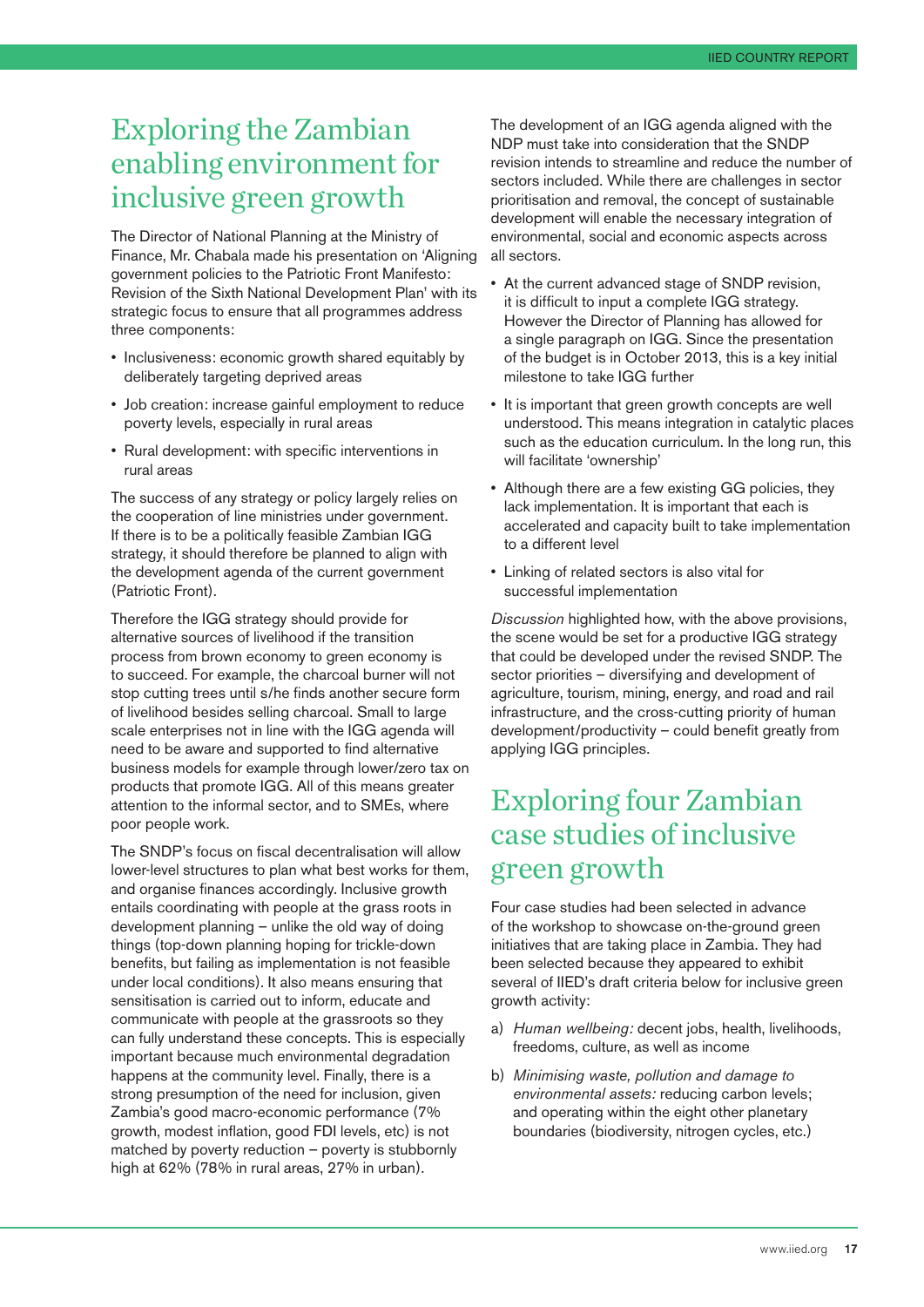- c) *Equity:* inclusion of stakeholders in process, economic activity, and benefit-sharing – especially those dependent on natural resources and vulnerable to environmental risks
- d) *Economic growth:* in those sectors and areas where it is most needed to support wellbeing
- e) *Sustainable natural resource management:*  improving natural resource efficiency and productivity per person to achieve above
- f) *Enhancing resilience of livelihoods and economic sectors:* adaptation to climate change, environmental and socioeconomic risk management, and diversification.

The cases, which were explored at the workshop, covered project-level contributions (Southern Biopower), sector level (Mining), national programme level (UNREDD), and green financing (ACCE).

#### Case Study 1: Southern Biopower

Dr Thomas Krimmel, Director of Southern Biopower, showcased how the company can turn a major problem – excessive biomass waste – into an asset which offers energy, fertilisers, and sanitation services. It uses a reliable and simple technology based on research on proven models, and employs local materials and labour. It is not dependent upon aid and is already being demanded by Zambian businesses and government facilities, having several live contracts. Participants visited a waste-to-power facility based on a nearby livestock farm and abattoir.

Figure 2: Opportunities for turning biomass waste to power-

## Sewage and overflowing oil latrines Waste water ponds Livestock production Abattoir waste Urban market waste ORGANIC WASTE: PROBLEM OR ASSET? Methane emissions are 20 times more aggressive GHG than  $CO<sub>2</sub>$

Source: Dr. Thomas Krimmel

*Discussion* concurred that the waste-to-energy technology is a proven concept that has great potential for upscaling, using waste e.g. in urban markets and at compound waste collection points. 'When waste can become a resource, we look at the economy in a totally different way. Technology can unlock green growth potential and take it to scale.'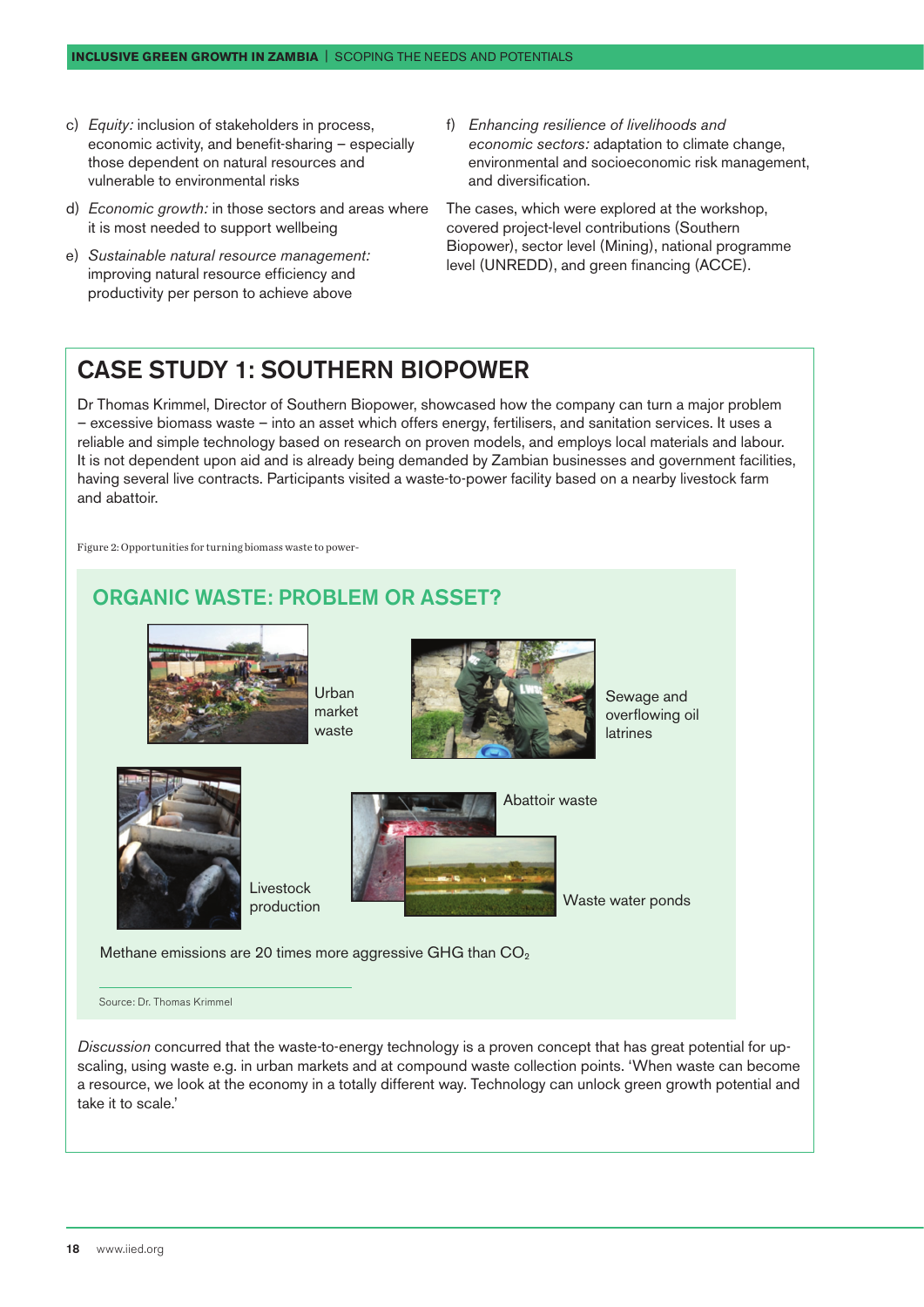### Case Study 2: Mopani Mines

Participants were very pleased to have the Chairman of Mopani mines with them. He stated how the company has made it a priority to capture acid sulphur dioxide emissions and turn them into a useful product (sulphuric acid, both for sale and for use in the company's own processing plants). It has already addressed the legacy of the mine's  $SO_2$  emissions since 1937. Direct capture of 97% of future  $SO_2$  will be achieved by 2015 through deploying increasingly environmentally-stringent technology:

- Smelter phase I and II, has already been completed and captures 50% of the SO<sub>2</sub>.
- Smelter phase II is in progress and captures  $97\%$  of the  $SO_2$ .

The company benefits from the improved reputation and friendlier community relationships that have resulted. It is now moving onto energy management, to reduce its carbon emissions.

Figure 3: Sequestering of Sulphur Dioxide at the Mopani Mines



*Discussion* highlighted how the SO<sub>2</sub> reduction model was good for public goods (almost eliminating acid pollution) and good for business (generating a product of financial value). There are clearly good reasons for companies to take environmental regulations seriously, beyond legal compliance – and there is clearly no excuse for other large companies not to meet best international standards.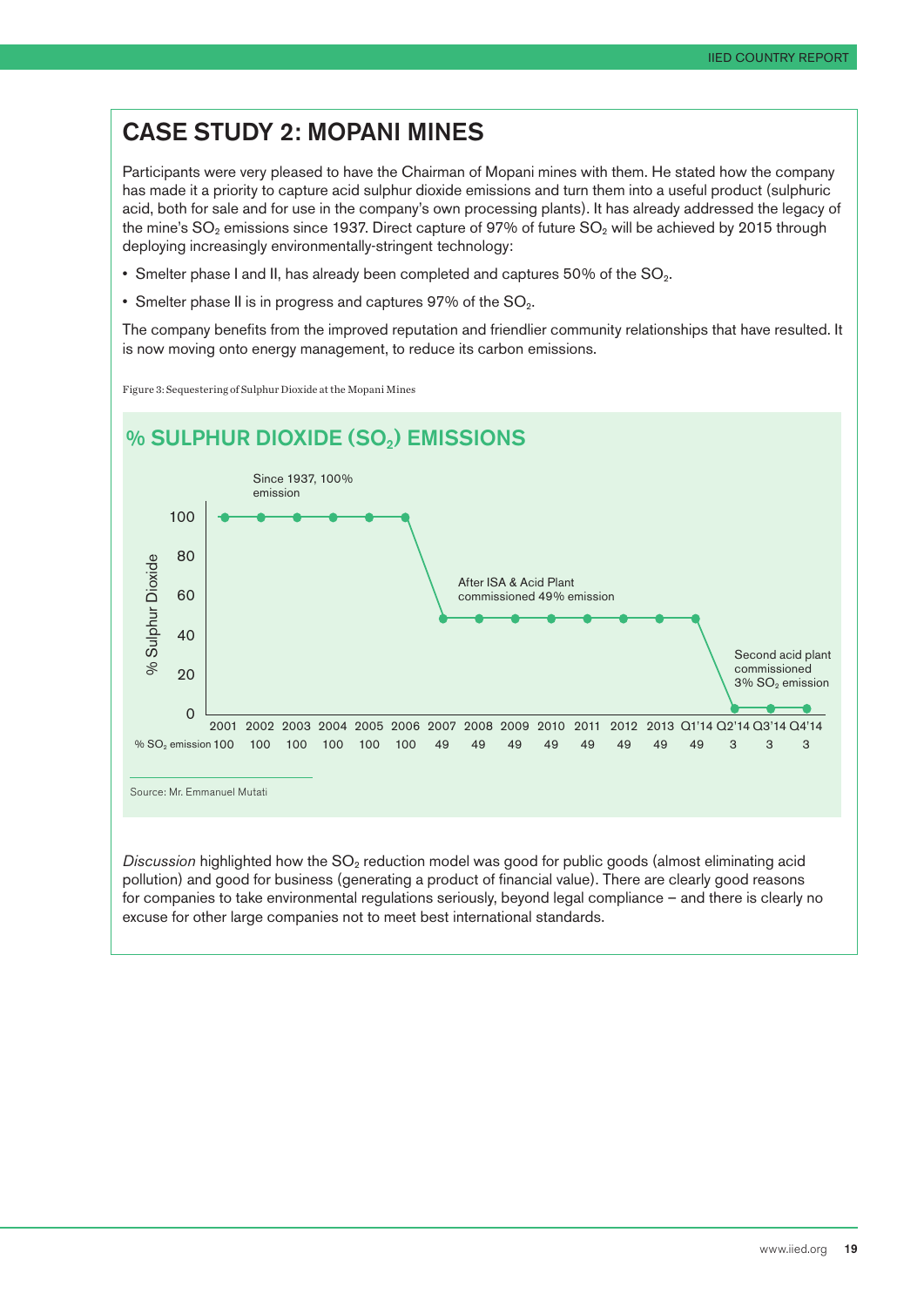#### Case Study 3: REDD+ Strategy

Mr. Deuteronomy Kasaro, Programme Coordinator of the Zambia UN-REDD programme, explained progress in Zambia becoming ready potentially to gain from international payments to conserve forests for the carbon and co-benefits. One of the challenges is being able to focus on the highest potential forests, and to prove the additional carbon being stored in them. To meet this need, there are now GIS capacities in each province providing information on land cover over the last few years (multiple categories relevant to carbon/co-benefit quantity, and not simply forest/non-forest). Some provinces have also made forest inventories in order to provide a good deforestation and emissions baseline, which is critical to accessing finance – since payments are made for proven carbon storage increments beyond the baseline. Inventories also cover livelihood and socio-economic data, which can link forest loss/gain to specific people's welfare. This data collection and analysis stage is essential to a robust REDD+ Strategy that will make money for Zambia and conserve its forests; that Strategy is not yet complete*.* 

Figure 4: National level strategy for REDD+



*Discussion* appreciated that this is a carefully prepared, Zambian-owned strategy which is providing very useful natural resources (and potentially connected socio-economic) information and policy precedents to open up IGG possibilities. The challenge is on its current dependence on an international carbon market as the principal source for payments.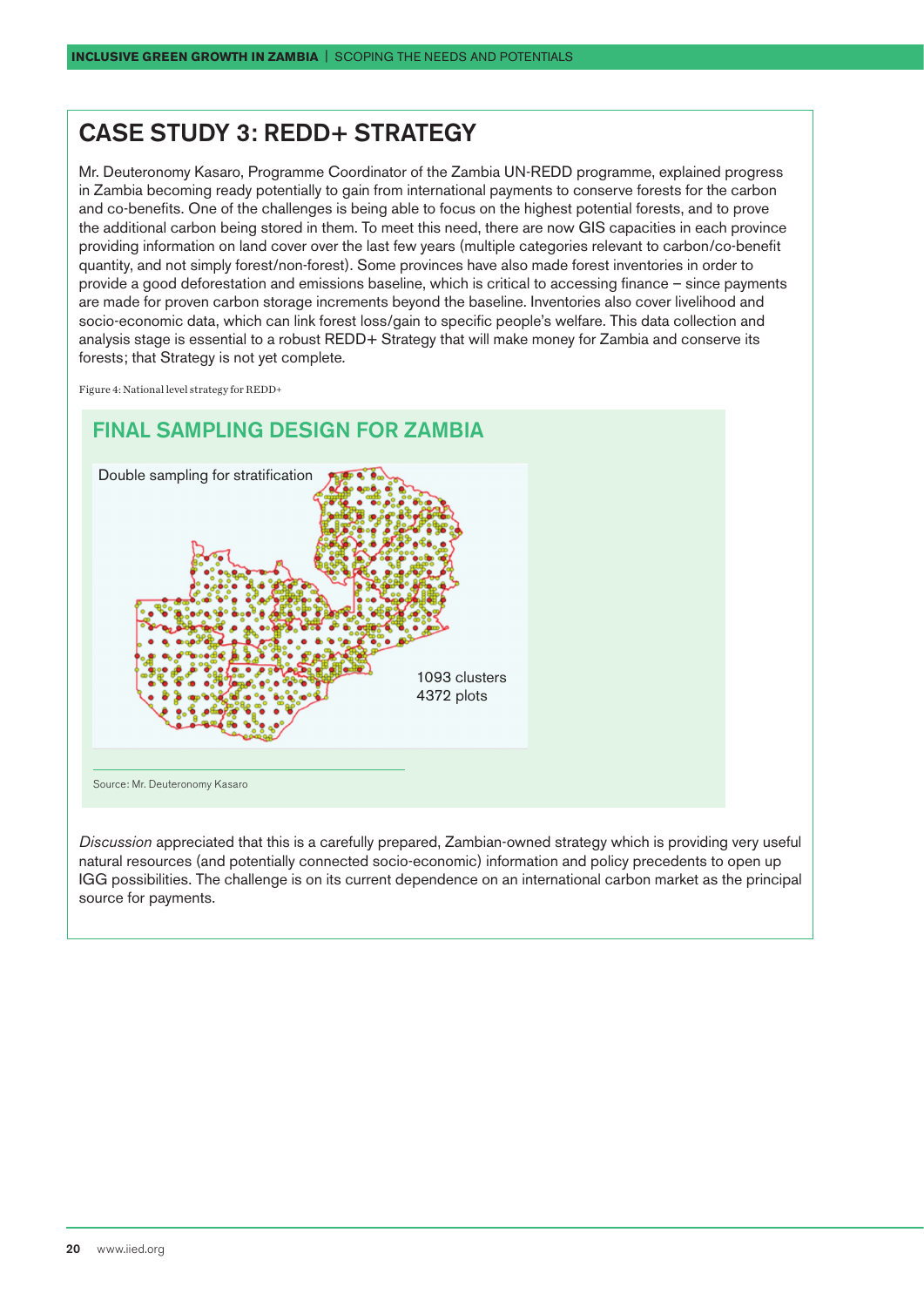### Case Study 4: African Carbon Credit Exchange (ACCE)

Sabera Khan, Director of ACCE, explained how ACCE is a PPP with the government which is 'unlocking lowcarbon Africa'. It promotes access to energy needed for poverty reduction, improvement of health conditions, improvement in living standards and modernisation of rural areas. It was modeled around the three pillars of sustainability, namely: community, economic and environmental development, and depends upon the community being proactive. Its various programmes seek to implement national low carbon development strategies through project development and implementation, and ACCE has been working with the government in identifying low carbon climate resilient projects from the SNDP for inclusion in the medium-term expenditure framework.

Two of ACCE's projects in Zambia provide 'Green village renewable energy' for agricultural processing in Luangwa and Lundazi. Despite being poor, the Lundazi community is willing to pay for solar power on a decentralised energy generation scheme. In contrast, the Luangwa community is already an economic hub, and has cash savings – but not energy to put it to use; here, the community pays a fee to ACCE for energy services that add value to their natural resources (fish) through freezing fresh fish, rather than just drying it as before. Although such community demands are increasing, the private sector is not moving into financing this kind of opportunity. This could variously be due to lack of scalability, low IRRs, remote locations, and everyone's poor access to long-term finance. Accessible energy is so often the critical need to unlock community development potentials, but ACCE believes the fundamental constraint is the lack of tradable finance instruments, such as CDM.

Figure 5: Low carbon project development in Zambia

#### SNDP/NATIONAL PROJECTS NCCS-ACCE workshop: IDENTIFY LOW CARBON CLIMATE RESILIENT PROJECTS/PROGRAMMES FROM THE SNDP FOR INCLUSION IN THE MTEF PERIOD

| <b>SECTOR</b>     | <b>TYPE OF PROJECTS</b>                                                                                                                                                                                     |
|-------------------|-------------------------------------------------------------------------------------------------------------------------------------------------------------------------------------------------------------|
| Agriculture       | conservation farming; agro forestry; biomass production (e.g. agricultural waste<br>management); sustainable land management                                                                                |
| Infrastructure    | railways - use of cleaner energy in engines; urban waste management (e.g. sewerage<br>systems and land fill, biomethanation); drainages; bridges; roads; waterways;<br>buildings (schools, hospitals, etc.) |
| Energy            | hydropower; improved cook stoves, improved charcoal production; geothermal;<br>biogas; solar; bio-fuel; biomass for electricity generation                                                                  |
| Mining            | use of cleaner technologies (e.g. in mineral processing); energy efficiency and<br>management in industry; improved production processes                                                                    |
| Health            | waste management; use of cleaner technologies                                                                                                                                                               |
| <b>Transport</b>  | use of cleaner technologies; use of biofuels                                                                                                                                                                |
| Natural Resources | forestry waste management (e.g. electricity from sawmill waste); reforestation/<br>afforestation                                                                                                            |

Source: Ms. Sabera Khan

*Discussion* focused on the need to generate many IGG 'bankable' physical projects at scale to meet local needs and realise their potentials for both private and public goods. To achieve this at scale requires the creation of 'green' asset classes that go beyond the current (still insecure) carbon asset classes, as well as educating finance bodies, and making international links that can catalyse change in financial regimes and markets. Demand for green asset creation and services is good, as the Lundazi and Luangwa cases demonstrate, and the long-run return is potentially good. However, domestic market support needs to be geared for the long term.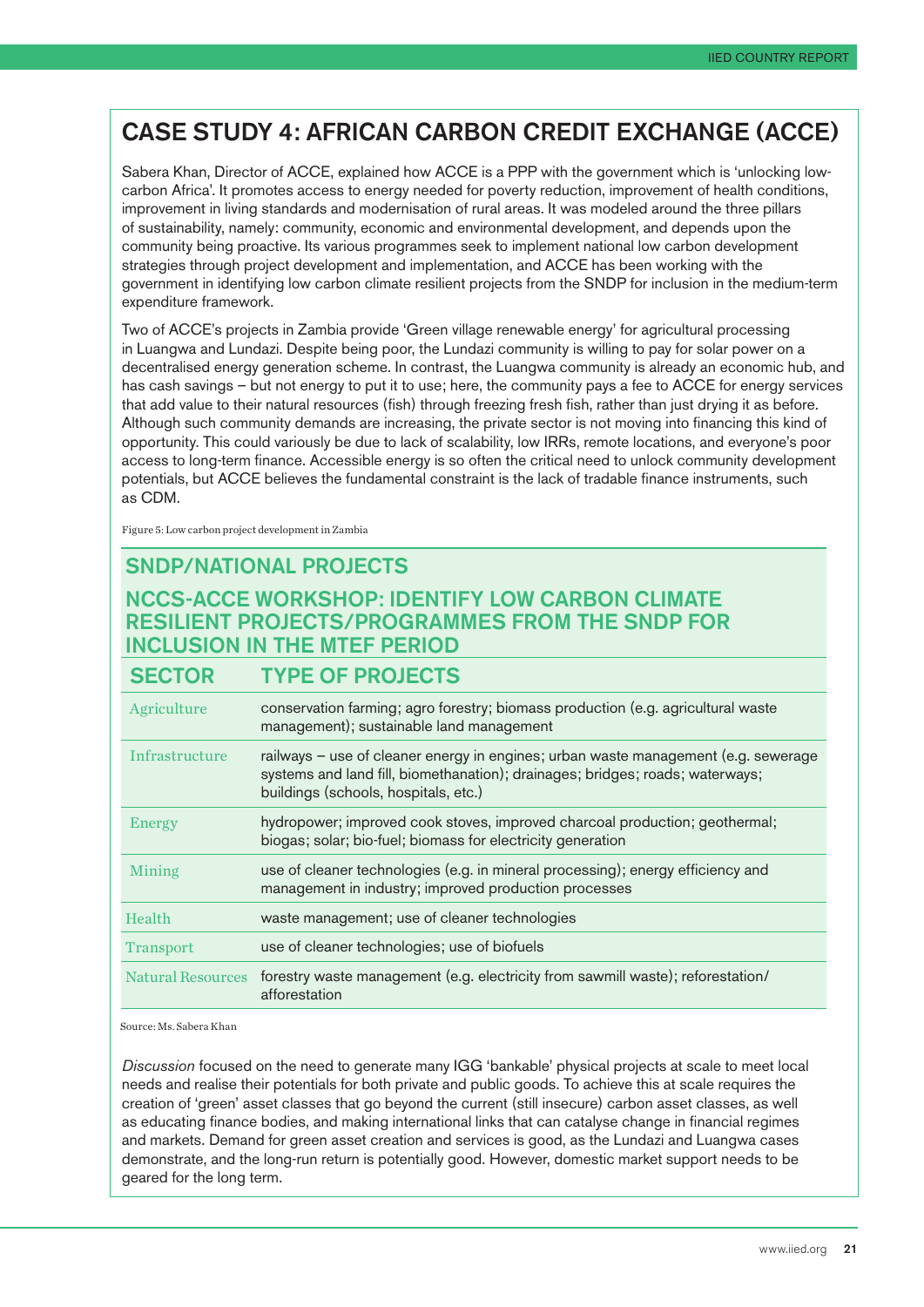# <span id="page-21-0"></span>Looking forward – vision and options for inclusive green growth in Zambia

The objectives of this session were to seek participants' views on what inclusive green growth would look like in Zambia, and the policy options that offer the most potential for rapid and visible progress.

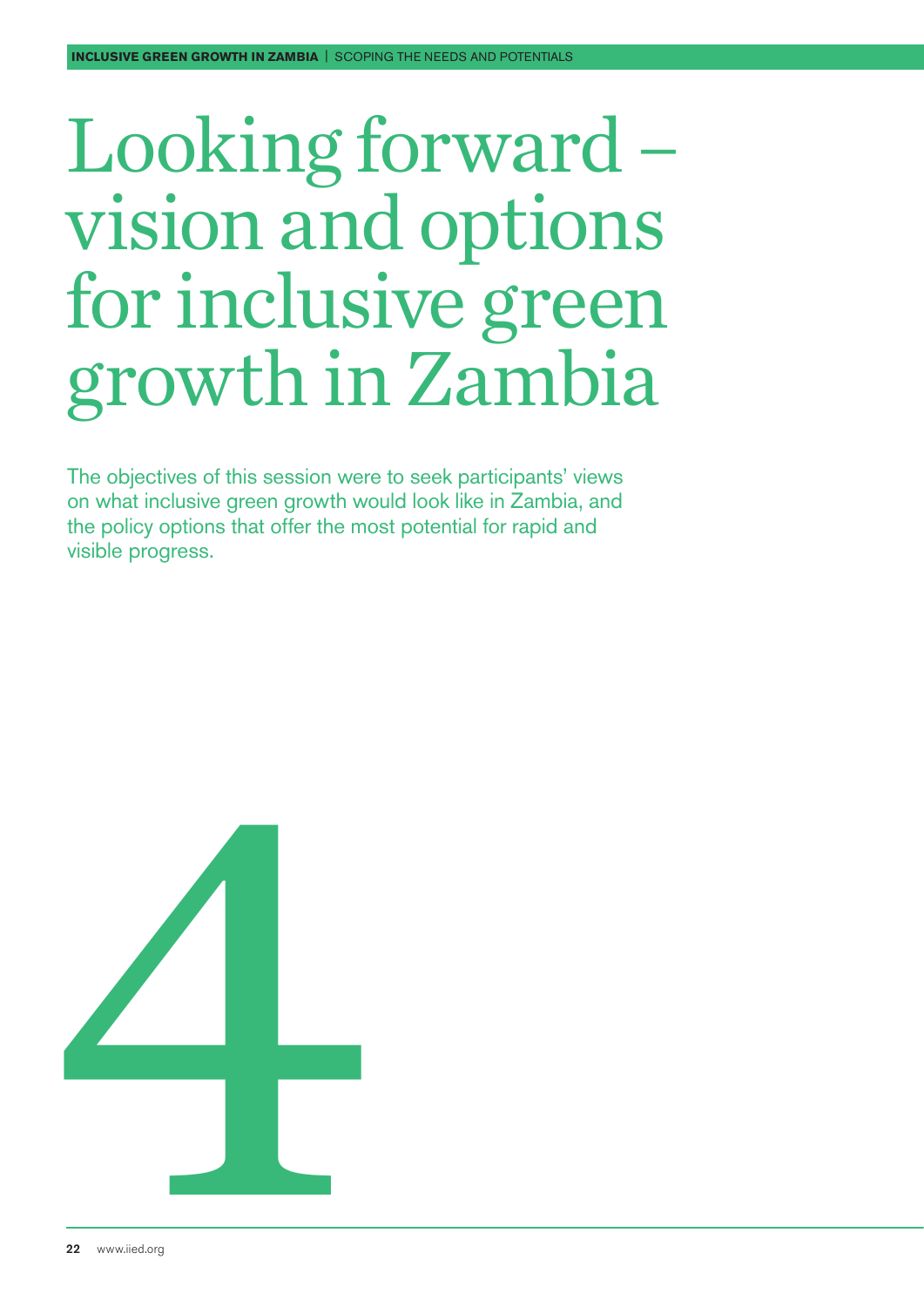## Small Working Groups: generating vision and draft criteria for inclusive green growth in Zambia

The main points from the three groups are summarised in Table 1 below:

Table 1: Results from Small Working Group discussions

#### **Group 1 Group 2 Group 3**

#### Principles of IGG:

- 1. Participatory
- 2. Equitable sharing of costs and benefits
- 3. Environmental integrity
- 4. Polluter pays
- 5. Patriotism (value addition to country of goods and services produced)
- 6. Diversification
- 7. Competitive advantage

#### Elements of IGG:

- 1. IGG is a means of upholding the 3 Pillars (Social, Economic and Environment) of sustainable development at all levels of development
- 2. Technological considerations should take into account the local circumstances, and develop indigenous technologies
- 3. Engagement is key ownership of the process and its take-up; and education and awareness at all levels
- 4. Valuing and accounting of environmental goods and services is essential to inform the necessary trade-offs and incentives (cost/benefits)

#### Principles of IGG:

- 1. Sustainable environment
- 2. Inclusive GG
	- a. Community managed
	- b. All stakeholders and social groups
	- c. Affordable
- 3. Responsive to the needs of Zambians
	- a. Relevance
	- b. Local applicable
	- c. Sustainable
- 4. Add value by promoting projects that improve the lives of people
	- a. Achievable/GG projects

#### Principles of IGG:

- 1. Emphasising clean production (reduce carbon emissions)
- 2. Enhancing environmental sustainability
- 3. Doing no harm or providing alternative solutions
- 4. Efficient cost-effective solutions (long-, medium- and short-term)
- 5. Contribute to poverty reduction and employment creation (wealth creation)
- 6. Environmental education and instilling behavioral change
- 7. Integrated development planning, participation/local processes
- 8. Identifying win-win-win solutions in order to broad consensus
- 9. Stimulating (increased) investments in green ventures
- 10. Strengthening ownership at country and local levels, building on what is there
- 11. Finding ways to cover shortterm costs to get long term benefits
- 12. Political will, creating enabling environment (awareness creation, backstopping)
- 13. Gender inclusiveness
- 14. Ensuring that commitments are turned into concrete action
- 15. Strong institutional coordination, champions
- 16. Encouraging a green approach to infrastructure (buildings, construction)
- 17. Mainstreaming "reduce/reuse/ recycle/rot"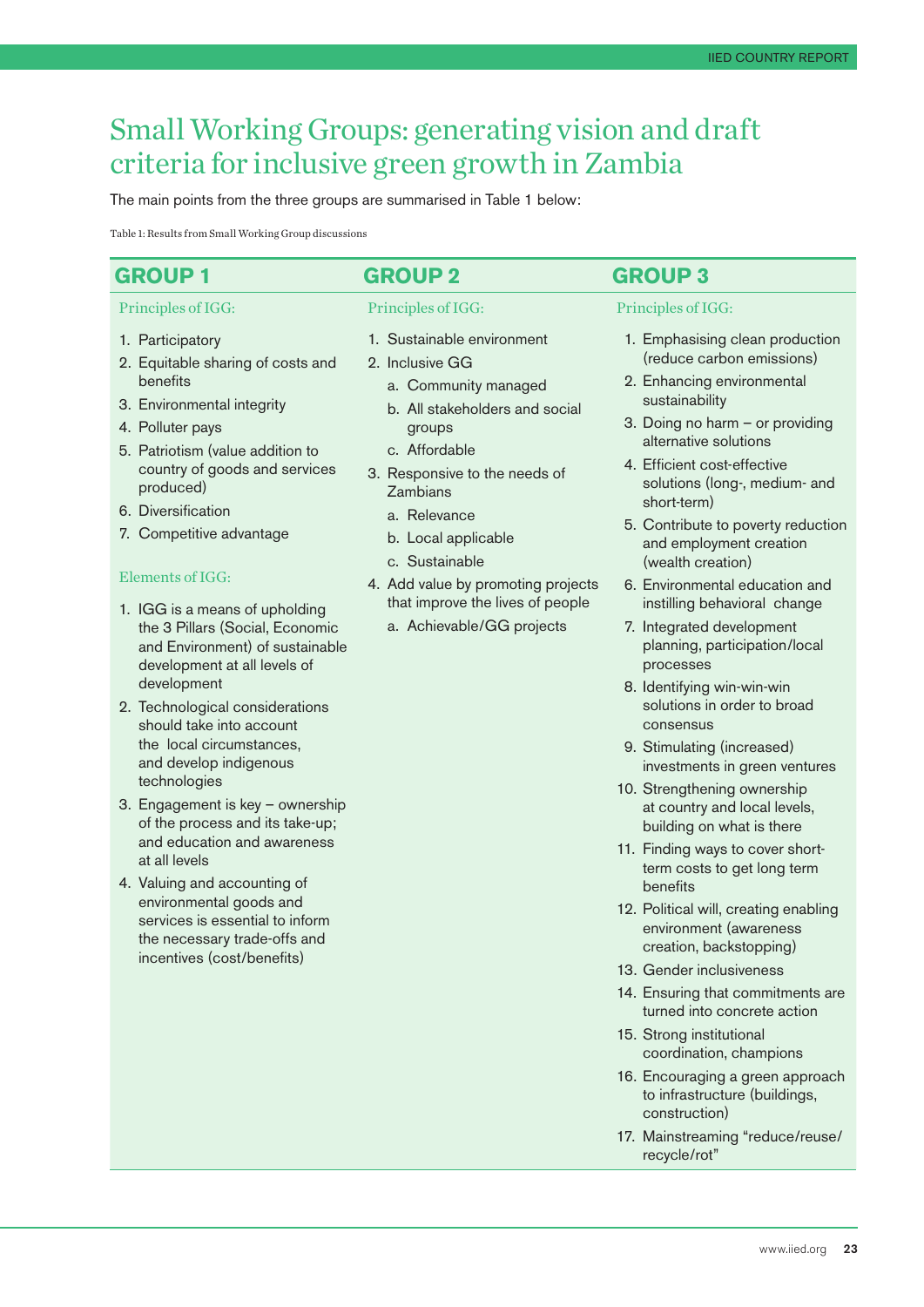*Discussion* of the three groups' proposals revealed a good consensus that IGG should be based on:

- 1. Inclusion equitable involvement of all stakeholders in IGG debate, policy, implementation and review.
- 2. The three pillars of sustainable development SD being the desired outcome.
- 3. Ecological principles as drivers of human wellbeing – reducing, re-using and recycling.
- 4. Economic principles add value through efficient and effective realisation of green competitive advantage.
- 5. Social safeguards and synergies, for example, in creating decent jobs and livelihoods.
- 6. Basis in local context respect for local conditions, knowledge capabilities and needs; and local ownership of green initiatives.
- 7. Keeping track of, and improving, the economic value of environmental assets, and who bears costs/ benefits/risks, for example, capital accounting, valuation, and incentives. Clearly these are the areas where capacity and systems-building will be most needed.

Participants agreed that the groups' bullet points should be used to inform *Zambian IGG principles*, and possibly a vision statement, as an early task for IGG strategy development. These could be used to scrutinise policies for their compatibility with IGG, as well as for screening projects and investments against an IGG standard. In relation to M&E, the proto-principles imply the need to 'measure what matters' – a wider range of human, economic and ecological wellbeing metrics – and not just GDP or Kwacha income.

## Mainstreaming inclusive green growth in Zambia's revised SNDP: Policy options for IGG

It was agreed that these can be informed by:

- The draft principles developed from Table 1
- The SNDP's cross-cutting policy areas of 'inclusive growth, job creation, rural development'
- Participants' identification of main areas for action discussed in Session 2, i.e. principally energy, waste and NR value addition, and ways to combine these in ways that help poor groups and achieve public benefits.

There was less agreement in the small working groups on the need for a special stand-alone IGG policy. One group felt this was not necessary, primarily because GG is evidently consistent with the PF manifesto, and because its separate existence would increase fragmentation between similar policies. A further group concluded a stand-alone IGG strategy was needed at the level of implementation, an integrated strategy to implement a wide range of existing policies relevant to IGG. Finally, a third group felt there it could not be assumed that all policies pointed in the direction of IGG: thus there is a need for a gap identification exercise based on the IGG principles, addressing both sector and cross-sector policies: their 'fitness' to deliver IGG and coherence and consistency between them.

*The conclusion* was that IGG should be seen as a good way to *implement* many existing Zambian policies together to achieve synergistic outcomes, to deliver where before some policies have got stuck and not properly implemented. Zambia primarily needs a longterm IGG implementation, capacitation and financial mobilisation strategy – it's about action, delivery, and new finance mechanisms and perhaps an IGG vision rather than a new set of policies. (However, there should be a rapid policy review against IGG principles, as not every policy is supportive of IGG). It's also about bringing the actors together more into a joint IGG endeavor. This could be eg:

- through an IGG Accord between business, civil society and government on partnership and roles
- through IGG Clusters of production
- supported by a Green Fund / stimulus package, with an MSME focus
- engaging the mainstream finance sector, and shifting it to long-term investment, i.e. including, but going beyond tiny niche green funds
- with revised and harmonised aid policy that promotes country-driven IGG and plays a catalytic and risk reduction role.

## Sector/thematic priorities and implementation

Three working groups discussed what would be 'bestbet' initial emphases for a Zambian IGG strategy, considering SNDP priority sectors, country potentials, and existence of proven approaches in-country. They produced flipcharts for each of the six SNDP priority sectors. Top issues that warrant further exploration as part of IGG strategy development were as follows: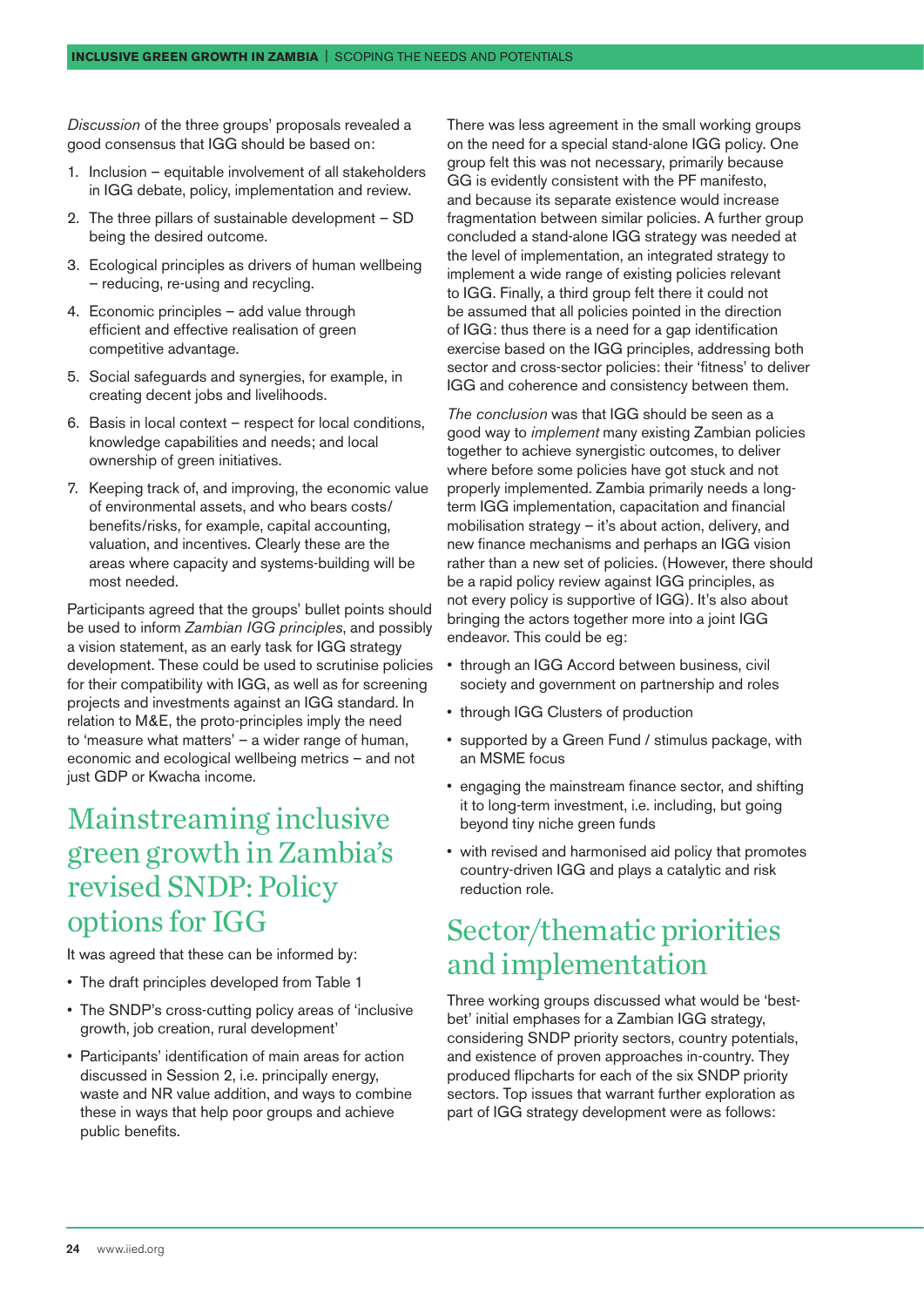- *Waste to energy*: notably energy from municipal waste and farming waste: an iconic national programme that meets IGG principles and attracts the interest of the public, business and local government
- *Diversity of clean energy supplies and suppliers*: on the one hand, major energy supply systems need to be cleaner e.g. major green hydropower installations to support major urban areas and industry, but not at high social/environmental cost. On the other hand, the diversity of locations, NR assets and users demands a diversity of supplies, sizes and suppliers e.g. smaller HEP and clean biomass to support productive rural activities
- *Green infrastructure and services*: an integrated approach that exploits the many potential positive links between e.g. water-sanitation-waste-energy-material reuse, and recycling-building standards-urban layoutecosystem services: starting by developing consistent codes of practice (based on IGG principles) as well as revising physical/land use planning criteria
- *Cleaner vehicles and equipment*: push for best standards for imported mining equipment, cars, etc: there is everything to be gained by using the international standards that manufacturers have to follow in most markets – both for imports and exports. The aim should be to shift from dirty private transport to cleaner and more efficient public means e.g. electric rail investment, top quality buses, and bicycles (Chipata has the latter!)
- *Public awareness*: an integrated approach that will support more sustainable consumption and production. Priority themes include: instilling a waterwise culture in population through water harvesting and more efficient use; children's active involvement in new schemes e.g. waste-to-power at schools; and improving environment inclusion in the curriculum
- *Brand 'green Zambia'*: a clear programme of continuous improvement in policy across sectors towards green and inclusive standards attracts quality investors and buyers who favour sustainable and ethically-produced products, which are increasingly mainstream. A green brand in one sector can help, and is helped by, green images in others
- *Mainstream sustainable agriculture approaches*: bring together and mainstream the wide range of sustainable agriculture approaches that are currently (competing) niches
- *Greener artisanal and small-scale mining practices*: explore the diversity of legal practices and support ways to improve their quality, thus improving livelihoods, income, environment and contributing to an improved Zambian minerals 'green brand'.

For each of these, policy, institutional capacity and financing issues were considered to be critical. In part this is because existing initiatives with green dimensions have faced difficulties in being implemented in timely and effective ways. An exploration of where these three factors are currently barriers, and where they are entry points for transformation towards IGG, should follow in the strategy development phase. So also could a 'catalogue' of existing and imminent green initiatives in Zambia, including the four case studies above but covering all sectors; this could be very useful and might inspire finance innovation.

### Making links with Zambian business

The greatest opportunities for achieving scale in green economic activities may be through business stakeholder engagement. Firstly, in the inclusion of private sector mother bodies and associations such as ZAM, ZCCI, Miners Association, Farmers Association, Tourism Association, Hotel Association, Transport Sector, Biofuel Association, Zambia Water Partnership, Waste Management Association in discussions of environmental and social business potentials and risks. But associations can too often be interested in maintaining the *status quo*, in which case a second opportunity for achieving innovation also lies in engaging with leading companies that stand out as having very good green and inclusive practices. One way to help leading companies to understand their actual and potential contributions to IGG is to work with them on 'stakeholder reporting'. In contrast to 'shareholder reporting' based on financial accounts, this accounts for stocks and flows of natural, social and human capital within the firm, as well as the externalities in terms of impacts on the surrounding community and public goods as a whole. IIED is developing, with its partners, internationally credible ways to help companies to do this; working with Zambian mining or agricultural companies would be an option.

## Making links with international policies, finance and initiatives

Although participants stressed the importance of a domestically-driven approach to IGG – given clear domestic needs and potentials – international finance and policies can also be critical, especially to pay for the transition from brown to green economy, which might necessitate some enabling investment in institutions as well as individual projects.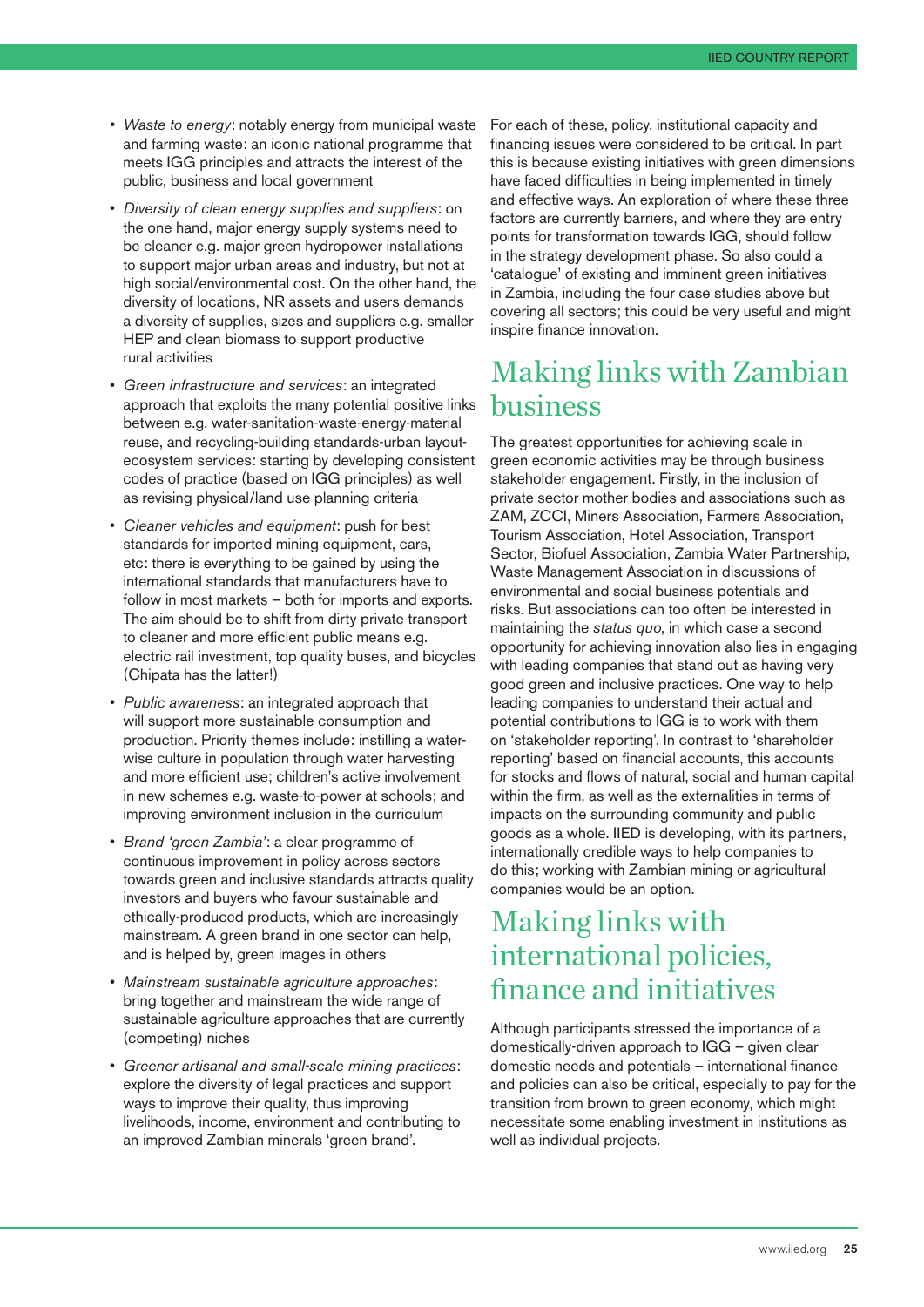The seemingly inconclusive approach to green economy at Rio+20 in 2012 (that countries define their own way forward) was discussed. Despite their slow and sometimes unclear progress, participants felt that UN processes on GG and sustainable development were important, that most things are not worth doing unless there is a collective action, and the UN's work stimulates countries to consider the issues and determine where differentiated approaches are needed. It was felt that the Post-2015 development goals process, and the related Sustainable Development Goal process, were very important for Zambia to engage with, in order to establish inclusive green growth (and sustainable development) as central to future development efforts.

In this respect, the potential for development assistance to provide long-term finance was discussed. Zambia has many relationships with donors, financial organisations and knowledge providers on green issues, and indeed this is a priority for most external partners. Those partners offer the potential for new finance, knowledge, markets for green goods and services, as well as legal frameworks and collective action agreements to create basis for new activities, many of them are working in partnership with the Green Economy Coalition.

In developing Zambia's IGG strategy, financial assessment and innovation will be critical. As very initial thinking, it was felt that there is a need, and opportunities, to mix sources for IGG:

- 1. Bilateral development assistance including grants, concessionary loans, guarantees, or a blend of the above;
- 2. Foreign investment:
- 3. Private sector borrowing money on the markets (helps to prove an initiative is viable);
- 4. Adaptation fund (Zambia needs to meet the requirement for a National Implementing Entity);
- 5. GEF Least Developed Country fund (currently supporting Zambia in agriculture, regeneration of miombo woodland, disaster early warning system);
- 6. Multilateral development banks (window for climate investment funds);
- 7. Green Climate Fund (for both private and public investment);
- 8. SADC Infrastructure program (Green Codes);
- 9. COMESA is also a source for climate smart agriculture for the region;
- 10. NAPSA and other potential sources of long-term patient capital need to be invited into the green financing discussion.

The next stage of Zambia's IGG strategy should consider:

- 1. Scoping the opportunities for financial, knowledgeable and political support from international and regional money and markets. The OECD has begun such work in relation to aid internationally. Potential international fora to investigate possibilities for support include:
	- a. Global GG Summit (annual in Seoul) and Forum (annual in Copenhagen for PPPs);
	- b. Green Economy Coalition for news, contacts, and evidence of what works in different countries and sectors ([www.greeneconomycoalition.org](http://www.greeneconomycoalition.org));
	- c. Green Growth Knowledge Platform for economic information and methodologies.
- 2. Zambia should engage actively with the Post-2015 and Sustainable Development Goal process in order to establish inclusive green growth norms that work for Zambia and the region.
- 3. Explore the regional dimension of IGG. Regional processes and institutions are important in terms of trade, infrastructure, investment, crossboundary resource management and economies of scale. Botswana, Tanzania, Mozambique, South Africa and SADC have all begun exploring GG in different ways (IIED has been working with some of these) and a recent regional workshop on green growth and Africa, co-organised by the Zambian government, AfDB and OECD, showcased a range of relevant experience (see [http://www.oecd.org/dac/environment-development/](http://www.oecd.org/dac/environment-development/greengrowthregionalworkshops15-18january2013.htm) [greengrowthregionalworkshops15-18january2013.htm\)](http://www.oecd.org/dac/environment-development/greengrowthregionalworkshops15-18january2013.htm)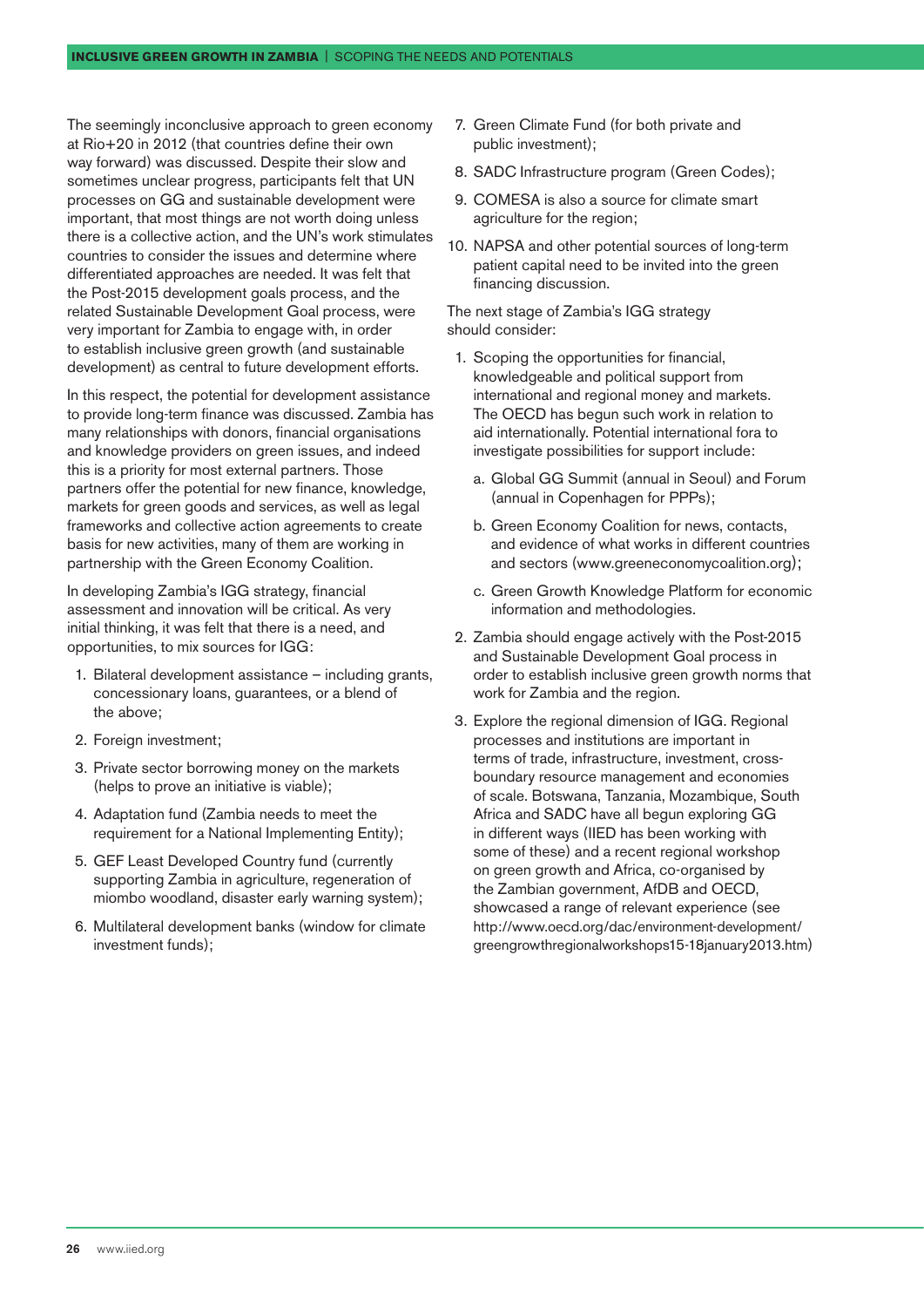## <span id="page-26-0"></span>Next steps towards a Zambian inclusive green growth strategy

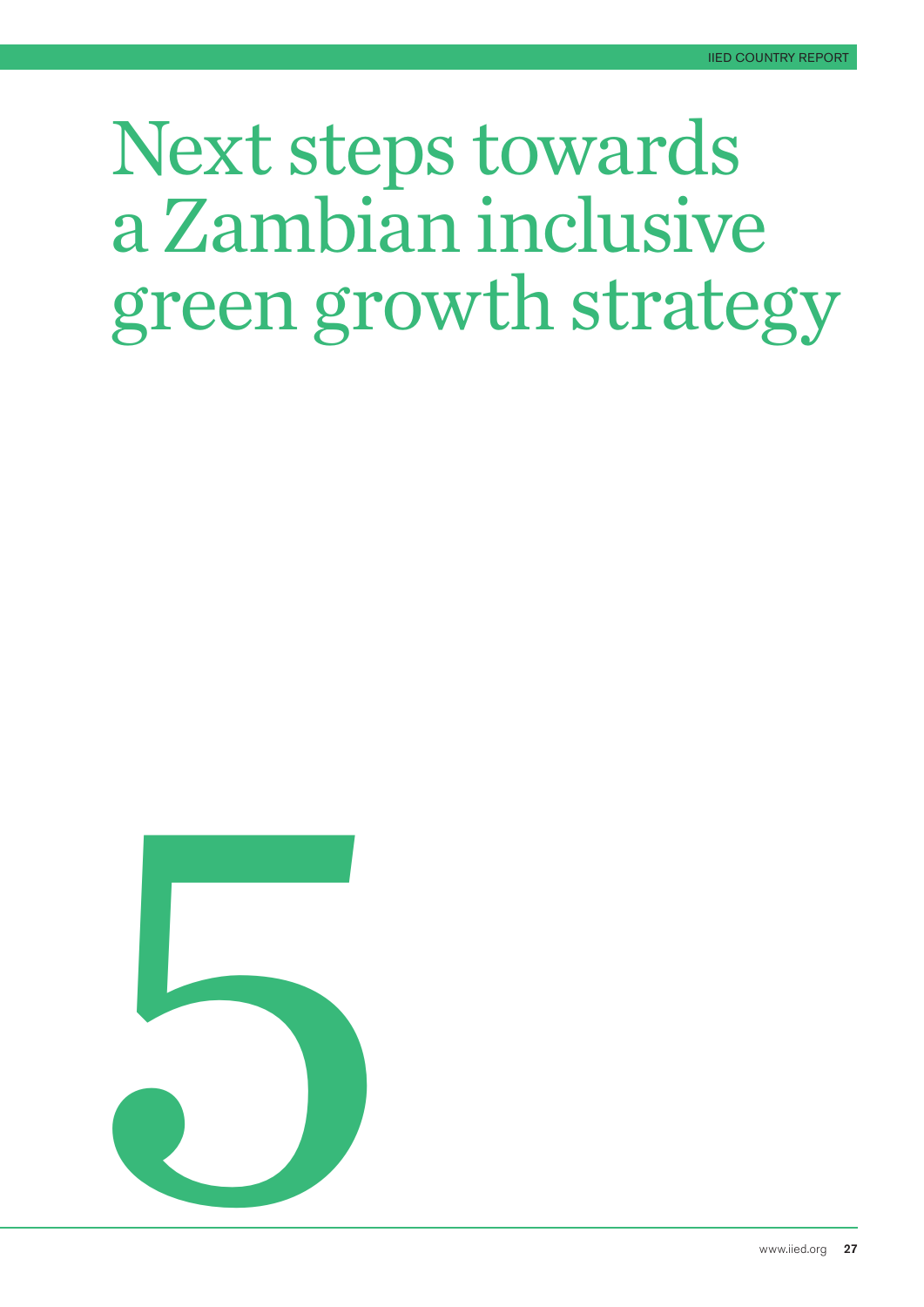The co-chairs from MoF and MLNREP noted that the objectives of the workshop in terms of familiarisation and shared learning about IGG had been met. An excellent set of ingredients for developing Zambian IGG principles and IGG definition had been pulled together – broadly speaking, *IGG is inclusive development that makes sustainable and equitable use of Zambia's natural resources within ecological limits.* A oneparagraph inclusion could now be drafted for the SNDP that IGG is a coherent way to achieve progressive policies on economic growth and diversification, inclusion and poverty reduction, and profitable environmental stewardship, in ways that attract longterm finance. IGG is a process that shapes a new type of economy that provides sustainable development for everyone. A list of likely (sector) policy options had been laid out, and the importance of generating new green asset classes to attract significant, long-term investment highlighted. Analytical and planning tasks for a follow-up IGG strategy process had been developed.

Participants agreed with the co-chairs that the two days of workshop were just the start of a process to develop an operational Zambian Inclusive Green Growth Strategy (ZIGGS), noting that the process needs to start straight after the workshop given ongoing tasks in SNDP revision and budget.

It was felt that a one-year process to July 2014 would be needed for an IGG action/implementation strategy. Follow-up steps were laid out following the workshop by the organisers and co-chairs. Broadly in order, these are:

- 1. Draft principles, definition and approach to inclusive green growth for the SNDP;
- 2. Establish a Focal Point for Zambia's IGG Strategy (provisionally the NCCS);
- 3. Develop the ZIGG strategy, perhaps facilitated by a Coordinator attached to the Secretariat;
- 4. Pull together a stakeholder forum and small expert group to help prepare the IGG strategy;
- 5. Consult not only relevant government bodies, but also community, youth, SMEs/informal sector, business, banks, investors, local government, and development assistance partners;
- 6. Use the above to assess and frame policies, projects and investments;
- 7. Prepare the ZIGG Strategy. While it should focus on the enabling conditions for IGG – policies, finance and institutions, it should also outline major bankable projects. NB: OECD, AfDB and IIED are in principle willing to provide continued support for such a Strategy.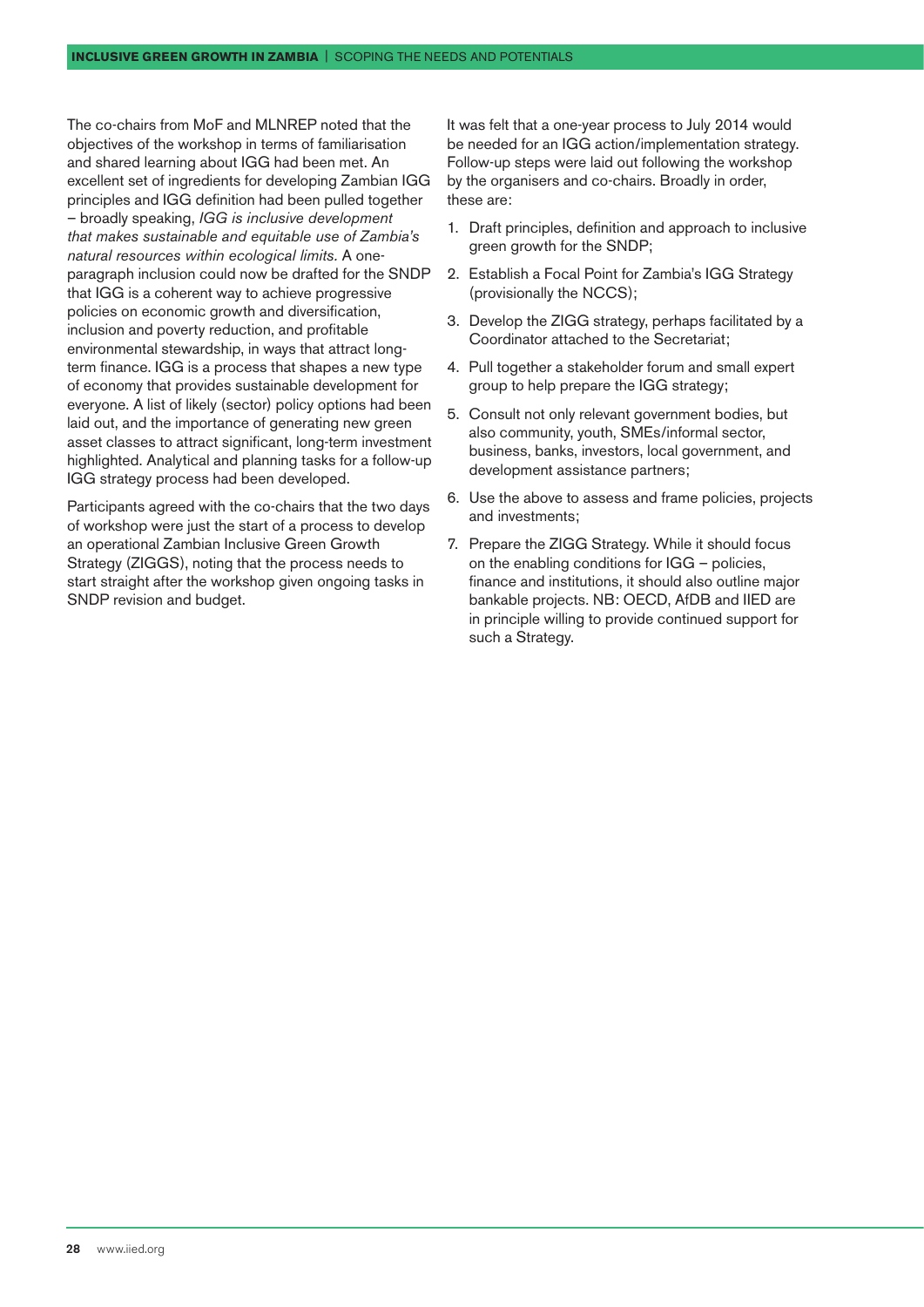# <span id="page-28-0"></span>Annex I: Workshop Participants List

| <b>NAME</b>                | <b>POSITION</b>                                                    | <b>EMAIL</b>                      |
|----------------------------|--------------------------------------------------------------------|-----------------------------------|
| Chileshe Malama            | Programme Officer- Energy & Environment, Embassy of<br>Sweden      | Malama.chileshe@gove.se           |
| Musadabwe Chulu            | Agricultural Economist, Ministry of Agriculture & Livestock        | musadabwechulu@yahoo.co.uk        |
| Godwin Gondwe              | Chief Environmental Management Officer, Acting Director)           | figogmel@yahoo.co.uk              |
| Angela Katongo-Kabuswe     | Senior Environment Management Officer                              | angiedalk@usa.com                 |
| Julius Daka                | ZEMA, Manager, Planning & Information                              | jdaka@zema.org.zm                 |
| Dr. Henry Sichingabula     | <b>UNZA, Dean of Natural Sciences</b>                              | sichigabula@unza.zm               |
| David Kaluba               | National Coordinator for Pilot Programme for Climate<br>Resilience | dckaluba05@gmail.com              |
| Sabera Khan                | CEO, Africa Carbon Credit Exchange                                 | skhan@lloydsfinancials.co.zm      |
| Martin Sishekanu           | <b>NCCS-Adaptation Advisor</b>                                     | mnsishekanu@gmail.com             |
| Noah Zimba                 | Zambia Climate Change Network                                      | gbnaturals@gmail.com              |
| <b>Billy Lombe</b>         | CEO, Youth Environmental Network-Zambia                            | Bilzdown2@gmail.com               |
| Felix Nkulukusa            | Ministry of Finance- PS EMF                                        | fnkulukusa@yahoo.com              |
| Chola Chabala              | Ministry of Finance- Director Planning                             | Chola.chabala@mofnp.gov.zm        |
| Auxilia Kambani-Matsika    | Ministry of Transport, Works, Supply and Communication             | Auxiliakambani@yahoo.com          |
| Mbumwae Silumesi           | Ministry of Local Government and Housing                           | Mbu2silu@yahoo.com                |
| Angel Lwatula              | Ministry of Commerce, Trade and Industry                           | angellwatulacp@gmail.com          |
| Francis Mpampi             | Ministry of finance                                                | mpampit@yahoo.com                 |
| Gladys Kaulung'ombe        | Public Policy Specialist, Cabinet Office                           | gntkaulu@yahoo.com                |
| Dr. Thomas Krimmel         | Director, Southern Biopower Ltd                                    | tk@southernbiopower.com           |
| Deuteronomy Kasaro         | <b>UNREDD- Programme Coordinator</b>                               | deutkas@yahoo.com                 |
| <b>Willem Colenbrander</b> | Livingstone Green Initiative                                       | Willem.Colenbrander@gmail.<br>com |
| Mercy C. Zulu              | Ministry of Mines, Water and Energy. Senior Documentalist          | Mercy.zulu@mmed.gov.zm            |
| Kasenga Hara               | National Water Sanitation Council. Senior Inspector<br>Technical   | khara@nwasco.org.com              |
| Alexie Mpishi              | MOPANI copper mines Environmental Superintendent                   | alexie.mpishi@mopani.com.zm       |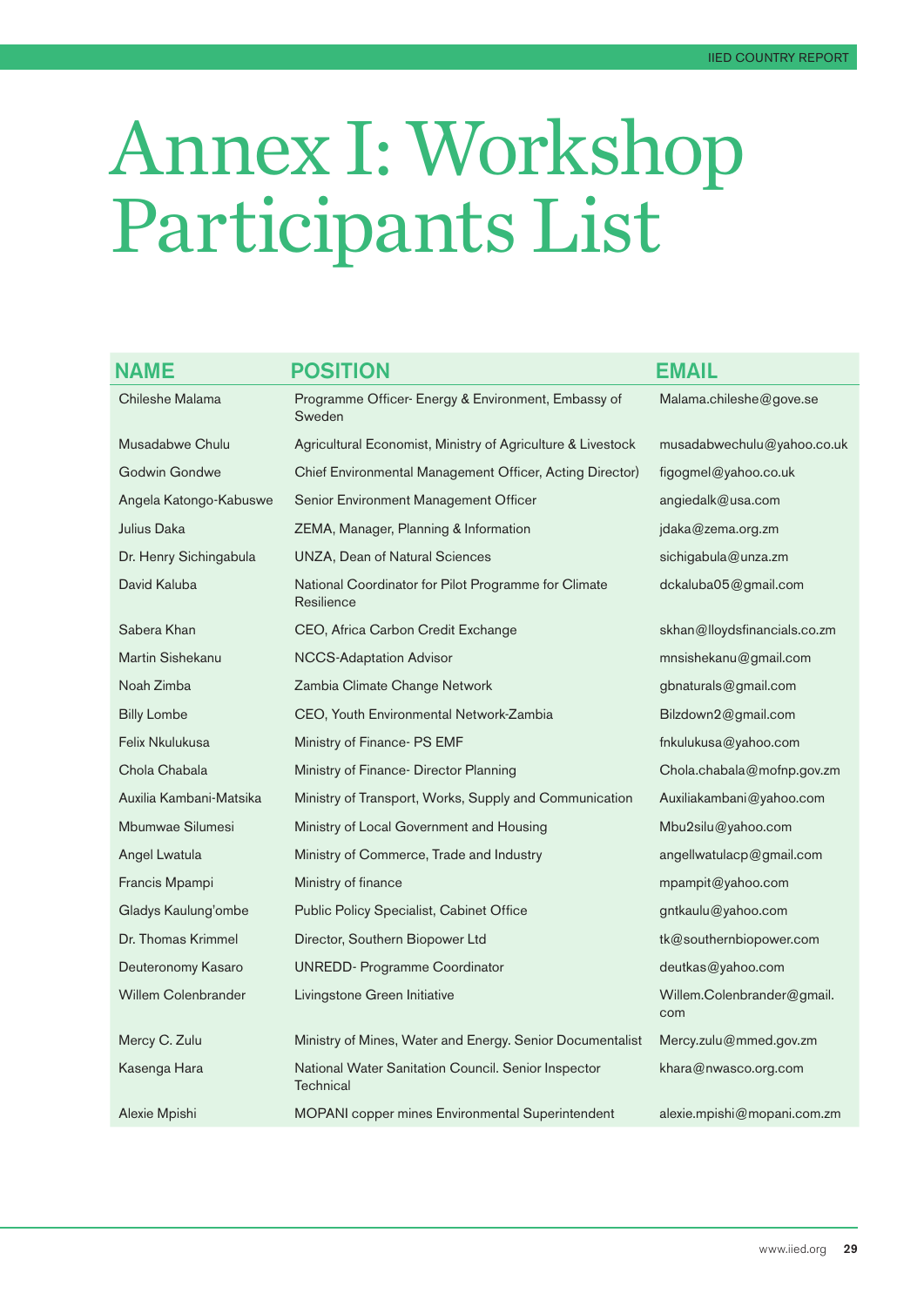| <b>NAME</b>       | <b>POSITION</b>                                       | <b>EMAIL</b>           |
|-------------------|-------------------------------------------------------|------------------------|
| Mukumwa Jean      | NCCS - monitoring and evaluation officer (intern)     | mukumwajay@gmail.com   |
| Alex Hanyuma      | Project Economist, CEEE                               | alexhanyuma@@yahoo.com |
| Lewis Bangwe      | AfDB                                                  | l.bangwe@afdb.org      |
| Brenda Killen     | Head of Global Partnerships and Policy Division, OECD | Brenda.killen@oecd.org |
| Dr. Tasila Banda  | Consultant, IIED                                      | tasilabanda@gmail.com  |
| <b>Steve Bass</b> | Head of Sustainable Markets Group, IIED               | Steve.bass@iied.org    |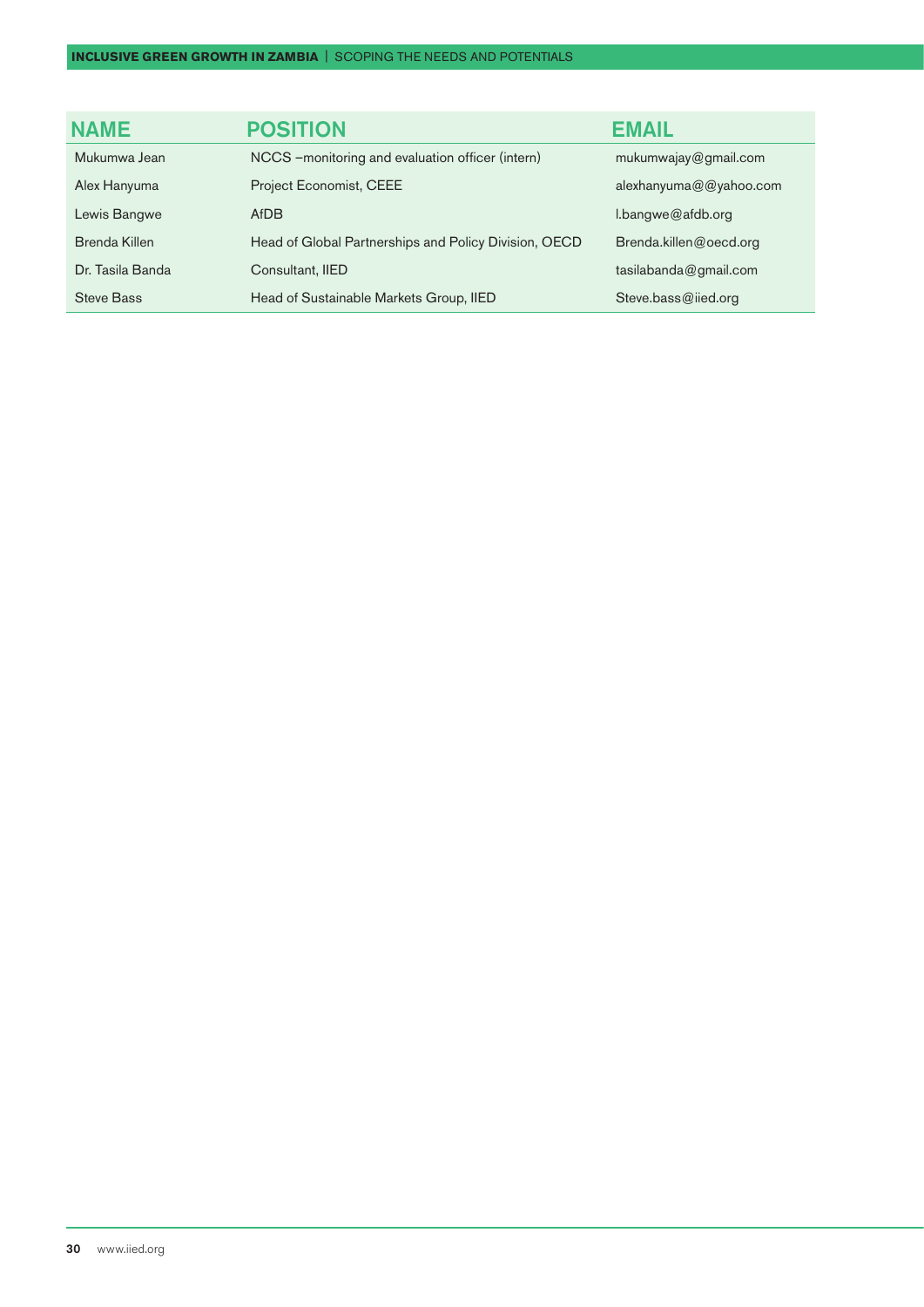## <span id="page-30-0"></span>Annex II: Pre-workshop consultation: stakeholders list

One or more officials were consulted from the following government, civil society and business organisations (see Box 2):

- Cabinet Office
- Ministry of Finance
- Ministry of Lands, Natural Resources and Environmental Protection
- Zambia Environmental Management Agency
- Ministry of Tourism & Arts, Planning and Information **Department**
- Dept of Energy
- National Institute of Public Administration
- House of Chiefs
- Civil Society Environment Fund
- Africa Carbon Credit Exchange
- National Technology Business Centre
- Zambia Climate Change Network
- Zambia Institute of Environmental Management
- Dialogue International
- Youth Environmental Network-Zambia
- Finnish Embassy
- Southern Biopower Ltd
- Agro-Fuel Investments Ltd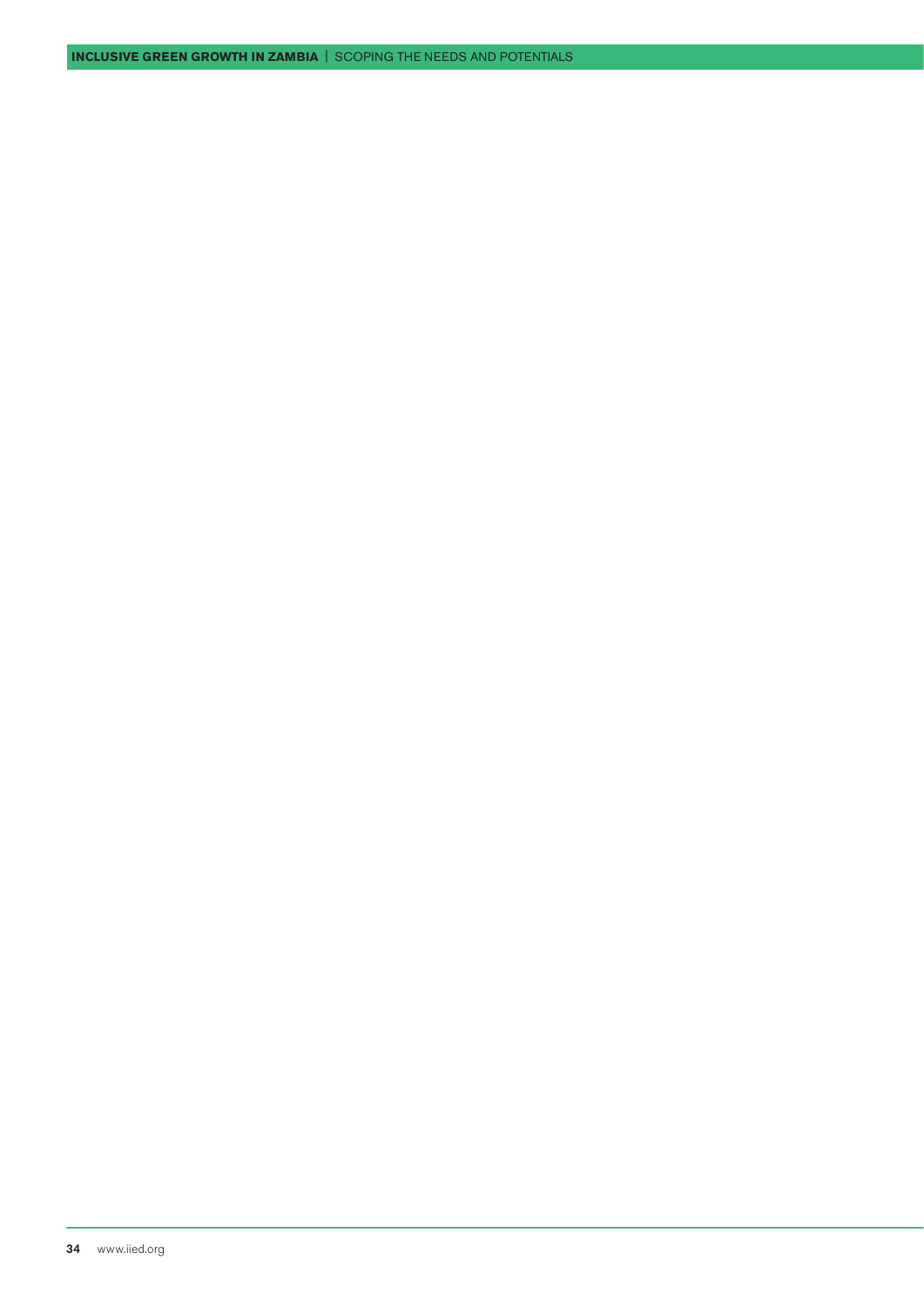## <span id="page-34-0"></span>Acronyms and Abbreviations

| <b>ACCE</b>   | African Carbon Credit Exchange                                                                         |
|---------------|--------------------------------------------------------------------------------------------------------|
| AfDB          | African Development Bank Group                                                                         |
| <b>CIF</b>    | Climate Investment Fund                                                                                |
| <b>COMESA</b> | Common Market for East & Southern Africa                                                               |
| <b>CS</b>     | <b>Civil Society</b>                                                                                   |
| <b>DFID</b>   | Department for International Development                                                               |
| GG            | Green Growth                                                                                           |
| GHG           | Greenhouse Gas                                                                                         |
| IGG           | inclusive green growth                                                                                 |
| <b>IIED</b>   | International Institute for Environment and Development                                                |
| <b>MDB</b>    | Multilateral Development Bank                                                                          |
| <b>MLNREP</b> | Ministry of Lands, Natural Resource Management and Environmental Protection                            |
| MoF           | Ministry of Finance                                                                                    |
| <b>NAPSA</b>  | National Pension Scheme Authority                                                                      |
| <b>NCCS</b>   | National Climate Change Secretariat                                                                    |
| <b>NGO</b>    | non-Governmental Organisation                                                                          |
| <b>NRWSS</b>  | National Water Supply and Sanitation                                                                   |
| OECD          | Organization for Economic Co-operation                                                                 |
| <b>PF</b>     | <b>Patriotic Front</b>                                                                                 |
| <b>SADC</b>   | Southern African Development community                                                                 |
| <b>SEA</b>    | Strategic Environmental Assessment                                                                     |
| <b>SME</b>    | Small and Medium Enterprises                                                                           |
| <b>SNDP</b>   | Sixth National Development Plan                                                                        |
| <b>UNREDD</b> | United Nations Collaborative Programme on Reducing Emissions from Deforestation and Forest Degradation |
| <b>ZIGGS</b>  | Zambian Inclusive Green Growth Strategy                                                                |
|               |                                                                                                        |